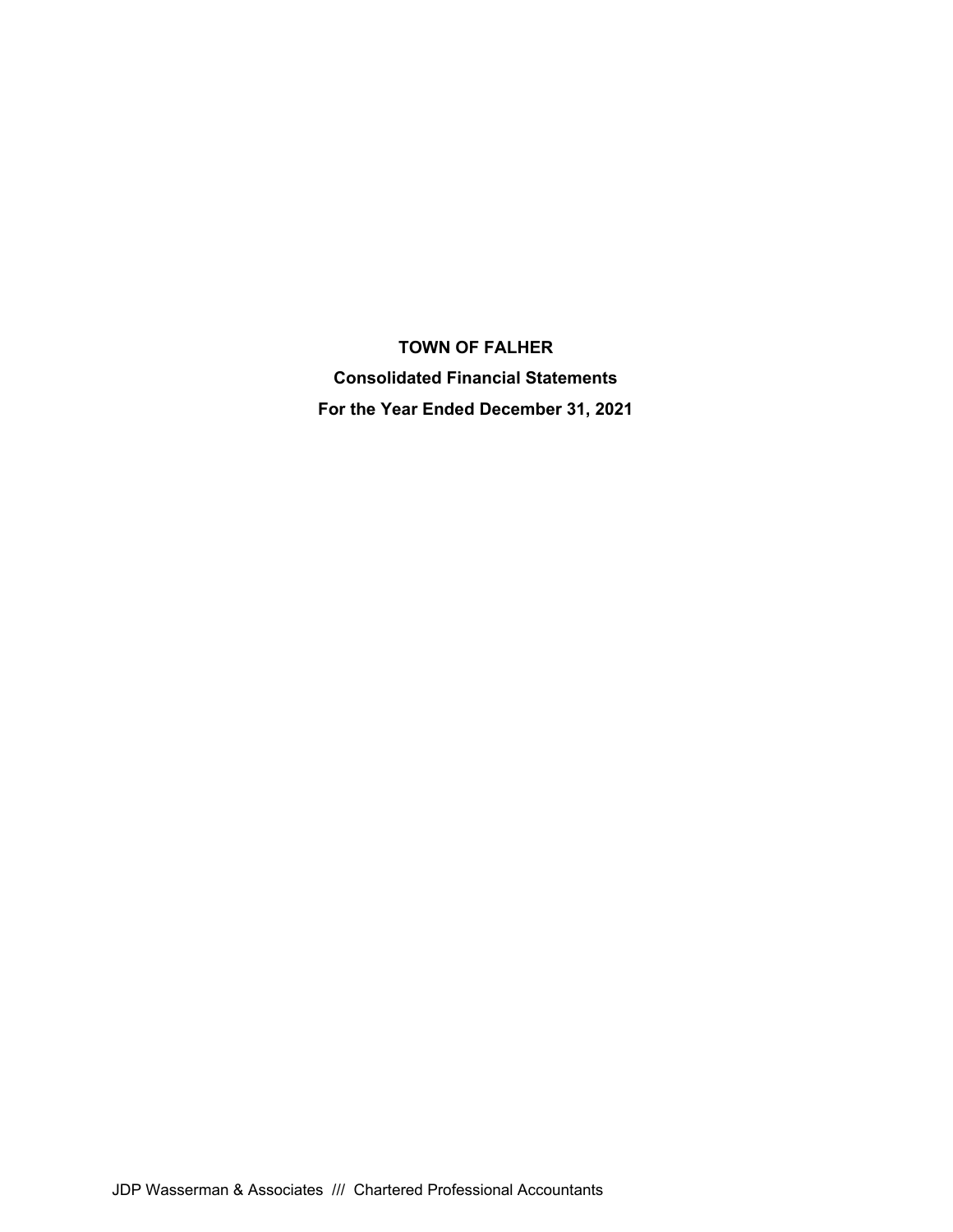# **MANAGEMENT'S RESPONSIBILITY FOR FINANCIAL REPORTING**

To the Members of Council of Town of Falher

The integrity, relevance and comparability of the data in the accompanying consolidated financial statements are the responsibility of management.

The consolidated financial statements are prepared by management in accordance with Canadian public sector accounting standards. They necessarily include some amounts that are based on the best estimates and judgements of management.

To assist in its responsibility, management maintains accounting, budget and other controls to provide reasonable assurance that transactions are appropriately authorized, that assets are properly accounted for and safeguarded, and that financial records are reliable for preparation of consolidated financial statements.

JDP Wasserman & Associates have been appointed by the Members of Council of Town of Falher to express an opinion on the consolidated financial statements.

James Bell Chief Administrative Officer

Falher, AB March 7, 2022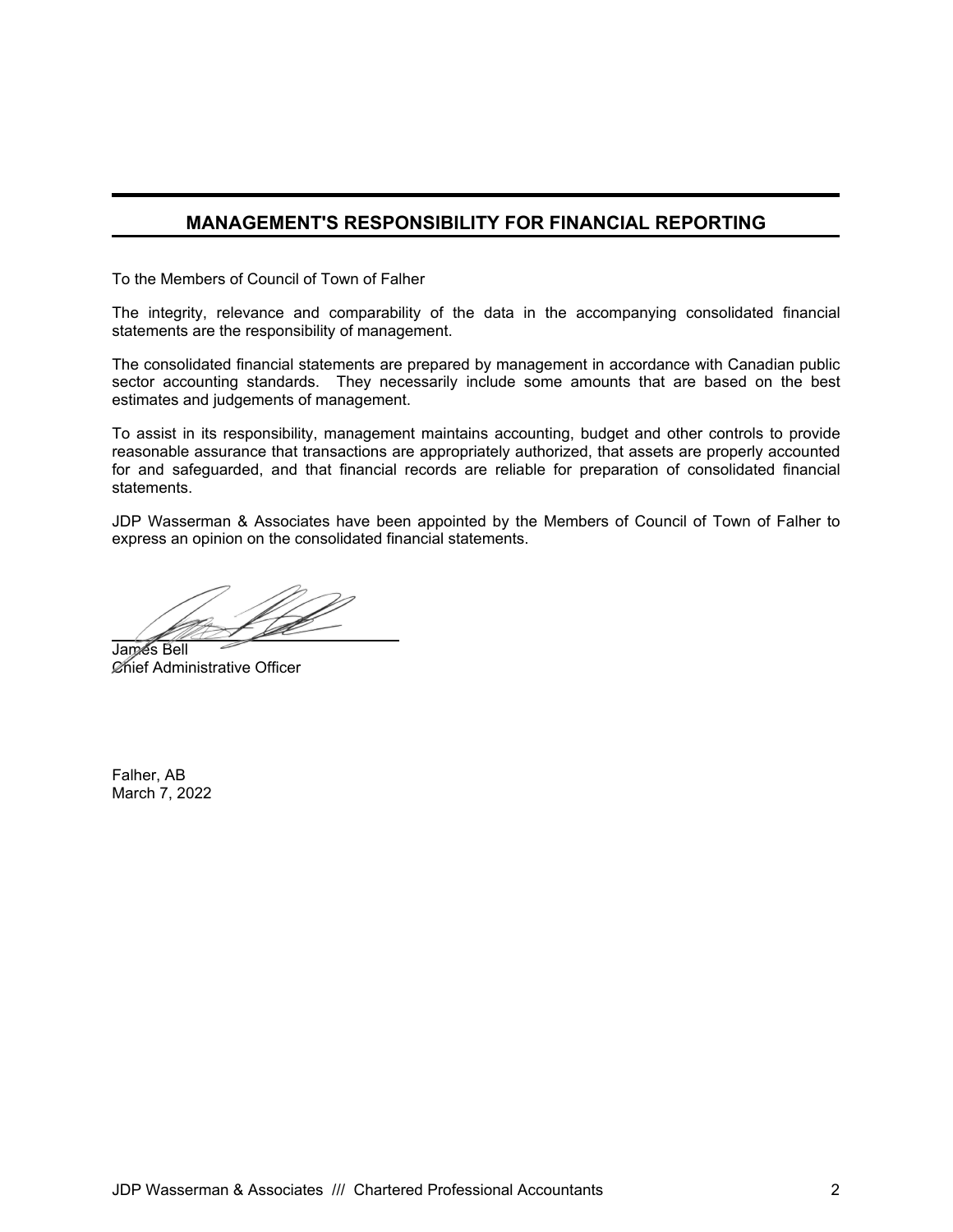

**6515 – 118th Avenue NW Edmonton, AB T5W 1G5 Telephone: (780) 479‐7327 Fax: (780) 474‐5696 E‐mail: info@jdpwasserman.com** 5010 – 51st Street Wetaskiwin, AB T9A 1L3 Telephone: (780) 352‐8982 Fax: (780) 352‐5285 E‐mail: info@jdpwasserman.com 101, 4946 – 50th Street Camrose, AB T4V 1R1 Telephone: (780) 608‐4849 Fax: (587) 386‐0079 E‐mail: info@jdpwasserman.com

# **INDEPENDENT AUDITOR'S REPORT**

To the Members of Council of Town of Falher

#### *Opinion*

We have audited the consolidated financial statements of Town of Falher (the "Town"), which comprise the consolidated statement of financial position as at December 31, 2021, and the consolidated statements of operations and accumulated surplus, changes in net financial assets and cash flows for the year then ended, and notes to the consolidated financial statements, including a summary of significant accounting policies.

In our opinion, the accompanying consolidated financial statements present fairly, in all material respects, the financial position of the Town as at December 31, 2021, and the results of its operations, changes in net financial assets and cash flows for the year then ended in accordance with Canadian public sector accounting standards.

#### *Basis for Opinion*

We conducted our audit in accordance with Canadian generally accepted auditing standards. Our responsibilities under those standards are further described in the *Auditor's Responsibilities for the Audit of the Consolidated Financial Statements* section of our report. We are independent of the Town in accordance with ethical requirements that are relevant to our audit of financial statements in Canada, and we have fulfilled our other ethical responsibilities in accordance with these requirements. We believe that the audit evidence we have obtained is sufficient and appropriate to provide a basis for our opinion.

#### *Responsibilities of Management and Those Charged with Governance for the Consolidated Financial Statements*

Management is responsible for the preparation and fair presentation of the consolidated financial statements in accordance with Canadian public sector accounting standards, and for such internal control as management determines is necessary to enable the preparation of consolidated financial statements that are free from material misstatement, whether due to fraud or error.

In preparing the consolidated financial statements, management is responsible for assessing the Town's ability to continue as a going concern, disclosing, as applicable, matters related to going concern and using the going concern basis of accounting unless management either intends to liquidate the Town or to cease operations, or has no realistic alternative but to do so.

Those charged with governance (Members of Council) are responsible for overseeing the Town's financial reporting process.

*(continues)*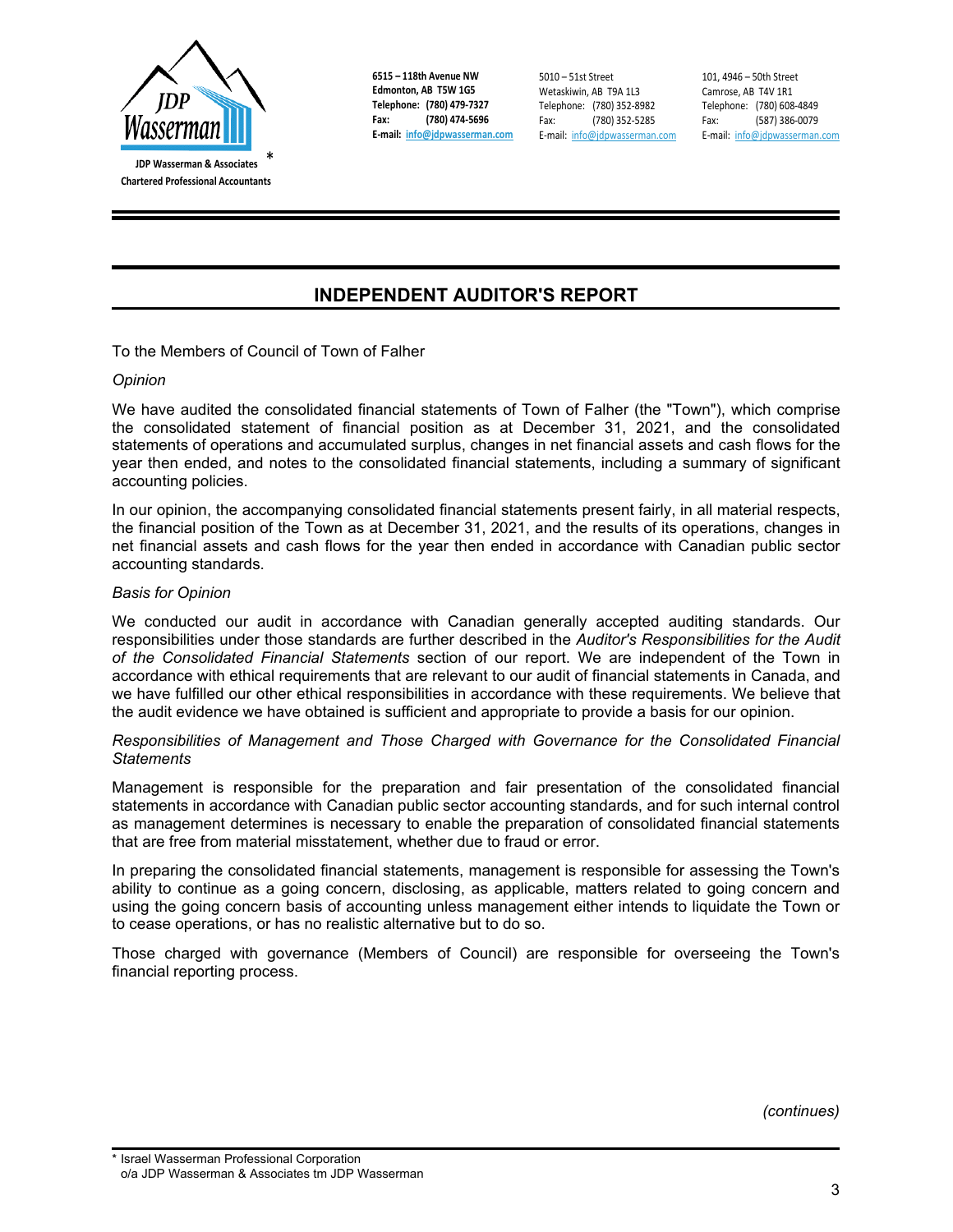#### *Auditor's Responsibilities for the Audit of the Consolidated Financial Statements*

Our objectives are to obtain reasonable assurance about whether the consolidated financial statements as a whole are free from material misstatement, whether due to fraud or error, and to issue an auditor's report that includes our opinion. Reasonable assurance is a high level of assurance, but is not a guarantee that an audit conducted in accordance with Canadian generally accepted auditing standards will always detect a material misstatement when it exists. Misstatements can arise from fraud or error and are considered material if, individually or in the aggregate, they could reasonably be expected to influence the economic decisions of users taken on the basis of these consolidated financial statements.

As part of an audit in accordance with Canadian generally accepted auditing standards, we exercise professional judgment and maintain professional skepticism throughout the audit. We also:

- Identify and assess the risks of material misstatement of the consolidated financial statements, whether due to fraud or error, design and perform audit procedures responsive to those risks, and obtain audit evidence that is sufficient and appropriate to provide a basis for our opinion. The risk of not detecting a material misstatement resulting from fraud is higher than for one resulting from error, as fraud may involve collusion, forgery, intentional omissions, misrepresentations, or the override of internal control.
- Obtain an understanding of internal control relevant to the audit in order to design audit procedures that are appropriate in the circumstances, but not for the purpose of expressing an opinion on the effectiveness of the Town's internal control.
- Evaluate the appropriateness of accounting policies used and the reasonableness of accounting estimates and related disclosures made by management.
- Conclude on the appropriateness of management's use of the going concern basis of accounting and, based on the audit evidence obtained, whether a material uncertainty exists related to events or conditions that may cast significant doubt on the Town's ability to continue as a going concern. If we conclude that a material uncertainty exists, we are required to draw attention in our auditor's report to the related disclosures in the consolidated financial statements or, if such disclosures are inadequate, to modify our opinion. Our conclusions are based on the audit evidence obtained up to the date of our auditor's report. However, future events or conditions may cause the Town to cease to continue as a going concern.
- Evaluate the overall presentation, structure and content of the consolidated financial statements, including the disclosures, and whether the consolidated financial statements represent the underlying transactions and events in a manner that achieves fair presentation.

We communicate with those charged with governance regarding, among other matters, the planned scope and timing of the audit and significant audit findings, including any significant deficiencies in internal control that we identify during our audit.

Edmonton, Alberta ISRAEL WASSERMAN PROFESSIONAL CORPORATION<br>CHARTERED PROFESSIONAL ACCOUNTANT CHARTERED PROFESSIONAL ACCOUNTANT

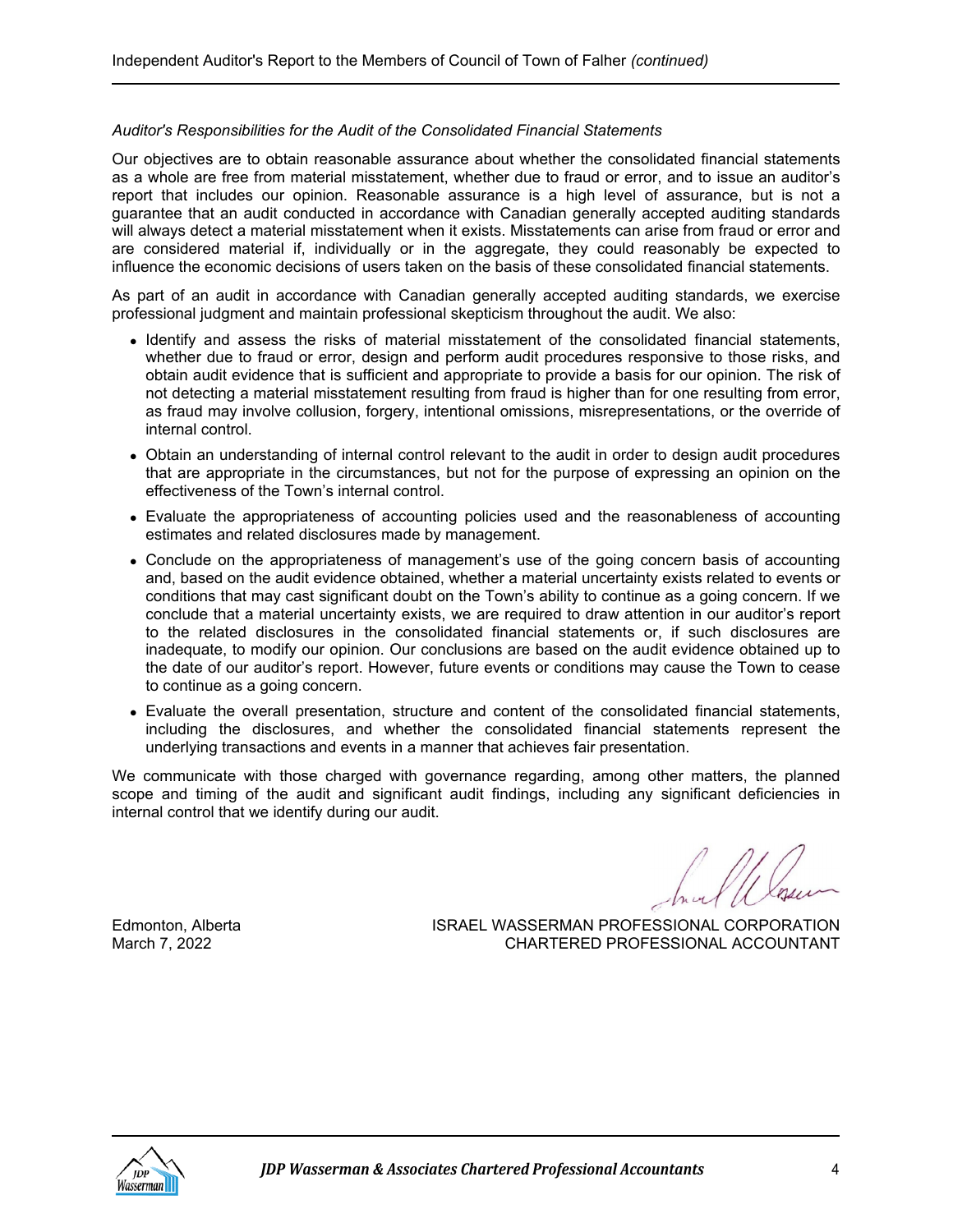## **Consolidated Statement of Financial Position**

# **As at December 31, 2021**

|                                                   | 2021            | 2020<br>(Restated)<br>(Note 21) |
|---------------------------------------------------|-----------------|---------------------------------|
| <b>FINANCIAL ASSETS</b>                           |                 |                                 |
| Cash and cash equivalents (Note 2)                | 2,446,746<br>\$ | \$<br>2,587,368                 |
| Accounts receivable (Note 3)                      | 943,738         | 445,457                         |
| Loan receivable (Note 4)                          | 14,000          |                                 |
| Investments (Note 5)                              | 828,806         | 819,783                         |
| Land held for resale                              | 252,646         | 252,646                         |
|                                                   | 4,485,936       | 4,105,254                       |
| <b>LIABILITIES</b>                                |                 |                                 |
| Accounts payable and accrued liabilities (Note 6) | 201,654         | 278,064                         |
| Deposit liabilities                               | 74,175          | 70,005                          |
| Deferred revenue (Note 7)                         | 775,639         | 314,340                         |
| Long-term debt (Note 8)                           | 138,956         | 190,451                         |
|                                                   | 1,190,424       | 852,860                         |
| <b>NET FINANCIAL ASSETS</b>                       | 3,295,512       | 3,252,394                       |
| <b>NON-FINANCIAL ASSETS</b>                       |                 |                                 |
| Prepaid expenses                                  | 3,700           |                                 |
| Inventory for consumption                         | 2,588           | 3,775                           |
| Tangible capital assets (Schedule 1)              | 11,507,842      | 11,775,592                      |
|                                                   | 11,514,130      | 11,779,367                      |
| <b>ACCUMULATED SURPLUS (Note 10)</b>              | 14,809,642      | \$15,031,761                    |
|                                                   |                 |                                 |

CONTINGENCY *(Note 17)*

**ON BEHALF OF COUNCIL:**

\_\_\_\_\_\_\_\_\_\_\_\_\_\_\_\_\_\_\_\_\_\_\_\_\_\_\_\_\_ *Mayor* 

\_\_\_\_\_\_\_\_\_\_\_\_\_\_\_\_\_\_\_\_\_\_\_\_\_\_\_\_\_ *Councillor*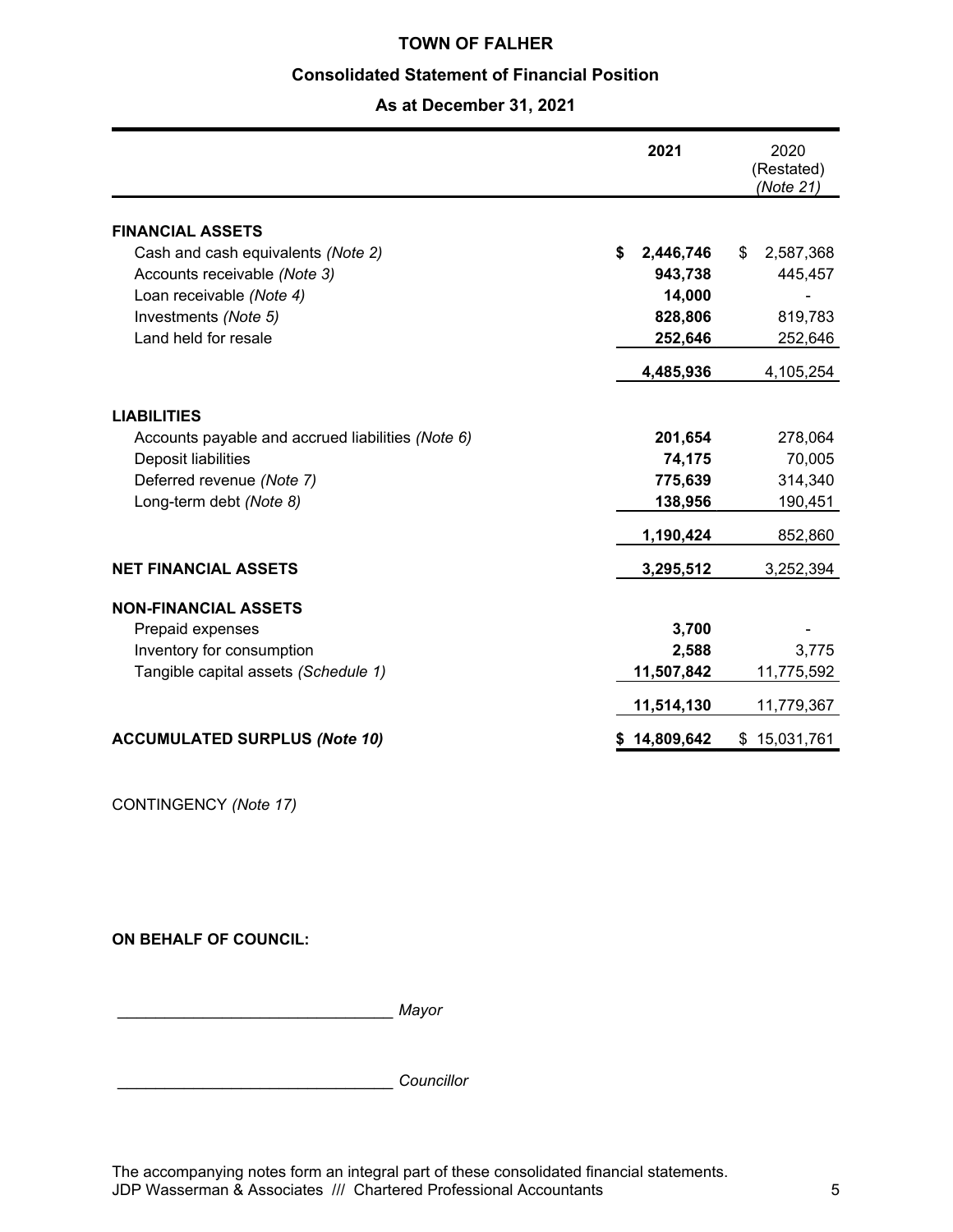# **Consolidated Statement of Operations and Accumulated Surplus**

# **For the Year Ended December 31, 2021**

|                                                 | 2021<br>(Budget)<br>(Note 14) | 2021<br>(Actual) | 2020<br>(Actual)<br>(Restated)<br>(Note 21) |
|-------------------------------------------------|-------------------------------|------------------|---------------------------------------------|
|                                                 |                               |                  |                                             |
| <b>REVENUES</b>                                 |                               |                  |                                             |
| Net municipal property taxes (Schedule 3)       | 1,285,503<br>\$               | \$<br>1,274,526  | \$<br>1,290,531                             |
| User fees and sales of goods                    | 884,212                       | 909,744          | 818,978                                     |
| Government transfers for operating (Schedule 4) | 310,281                       | 263,942          | 482,560                                     |
| Franchise and concession contracts (Note 12)    | 139,285                       | 133,002          | 130,187                                     |
| Rentals                                         | 133,895                       | 79,757           | 104,344                                     |
| Other revenues                                  | 36,189                        | 60,504           | 140,701                                     |
| Penalties and costs on taxes                    | 27,000                        | 30,588           | 29,251                                      |
| Investment income                               | 42,000                        | 28,201           | 50,787                                      |
| Licenses and permits                            | 13,425                        | 13,965           | 13,655                                      |
| Fines                                           | 1,200                         | 1,120            | 1,467                                       |
|                                                 | 2,872,990                     | 2,795,349        | 3,062,461                                   |
| <b>EXPENSES</b>                                 |                               |                  |                                             |
| Parks and recreation                            | 586,430                       | 587,123          | 722,534                                     |
| Water supply and distribution                   | 546,498                       | 565,259          | 563,414                                     |
| Roads, streets, walks, lighting                 | 291,544                       | 482,181          | 435,868                                     |
| General administration                          | 416,870                       | 419,394          | 544,863                                     |
| Family and community support services           | 255,149                       | 249,447          | 251,571                                     |
| Common services                                 | 184,418                       | 239,756          | 252,484                                     |
| Waste management                                | 145,420                       | 143,015          | 143,480                                     |
| Wastewater treatment and disposal               | 66,890                        | 130,120          | 219,289                                     |
| Economic development and community services     | 55,476                        | 57,631           | 46,697                                      |
| Fire fighting and protective services           | 55,987                        | 56,102           | 55,424                                      |
| Council and legislative                         | 58,928                        | 48,524           | 44,538                                      |
| Land use planning, zoning and development       | 45,730                        | 45,728           | 45,053                                      |
| Storm sewers and drainage                       | 57,507                        | 29,781           | 40,972                                      |
| Culture                                         | 27,650                        | 27,802           | 27,652                                      |
| Bylaw enforcement                               | 26,368                        | 24,413           | 6,937                                       |
| Airport                                         | 22,200                        | 21,152           | 21,152                                      |
| Cemetery                                        | 6,470                         | 4,497            | 9,860                                       |
| Physician recruitment                           | 3,237                         | 3,869            | 5,485                                       |
| Subdivision land and development                | 570                           | 131              | 267                                         |
|                                                 | 2,853,342                     | 3,135,925        | 3,437,540                                   |
| ANNUAL SURPLUS (DEFICIT) BEFORE OTHER           | 19,648                        | (340, 576)       | (375,079)                                   |
|                                                 |                               |                  |                                             |
| <b>OTHER REVENUES (EXPENSES)</b>                |                               |                  |                                             |
| Government transfers for capital (Schedule 4)   | 118,456                       | 118,457          | 671,143                                     |
| Loss on disposal of tangible capital assets     | $\overline{\phantom{0}}$      |                  | (10,086)                                    |
|                                                 | 118,456                       | 118,457          | 661,057                                     |
| <b>ANNUAL SURPLUS (DEFICIT)</b>                 | 138,104                       | (222, 119)       | 285,978                                     |
| <b>ACCUMULATED SURPLUS - TO BEGIN YEAR</b>      | 15,031,761                    | 15,031,761       | 14,745,783                                  |
| <b>ACCUMULATED SURPLUS - END OF YEAR</b>        | \$15,169,865                  | \$14,809,642     | \$15,031,761                                |
|                                                 |                               |                  |                                             |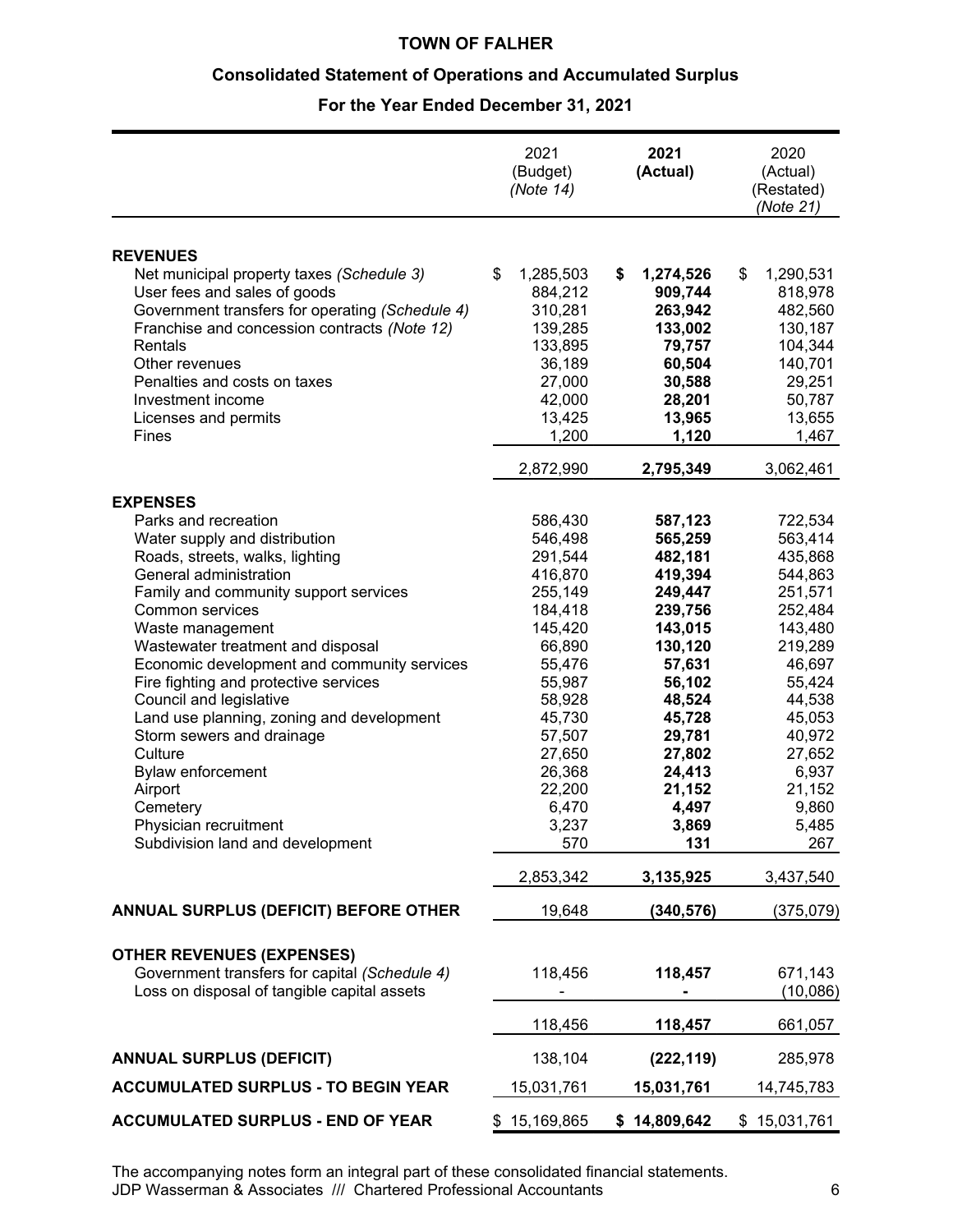# **Consolidated Statement of Changes in Net Financial Assets**

# **For the Year Ended December 31, 2021**

|                                                                                                                                                                                                                          | 2021<br>(Budget)<br>(Note 14) | 2021<br>(Actual)                          | 2020<br>(Actual)<br>(Restated)<br>(Note 21) |
|--------------------------------------------------------------------------------------------------------------------------------------------------------------------------------------------------------------------------|-------------------------------|-------------------------------------------|---------------------------------------------|
| <b>ANNUAL SURPLUS (DEFICIT)</b>                                                                                                                                                                                          | \$<br>138,104                 | \$<br>(222, 119)                          | \$<br>285,978                               |
| Amortization of tangible capital assets<br>Purchase of tangible capital assets<br>Loss on disposal of tangible capital assets<br>Use (acquisition) of prepaid expenses<br>Use (acquisition) of inventory for consumption | (140,000)                     | 520,424<br>(252, 674)<br>(3,700)<br>1,187 | 506,788<br>(706,272)<br>10,086<br>87<br>231 |
|                                                                                                                                                                                                                          | (140,000)                     | 265,237                                   | (189,080)                                   |
| <b>INCREASE (DECREASE) IN NET FINANCIAL</b><br><b>ASSETS</b>                                                                                                                                                             | (1,896)                       | 43,118                                    | 96,898                                      |
| <b>NET FINANCIAL ASSETS - BEGINNING OF</b><br><b>YEAR</b>                                                                                                                                                                | 3,252,394                     | 3,252,394                                 | 3,155,496                                   |
| <b>NET FINANCIAL ASSETS - END OF YEAR</b>                                                                                                                                                                                | \$<br>3,250,498               | \$<br>3,295,512                           | \$<br>3,252,394                             |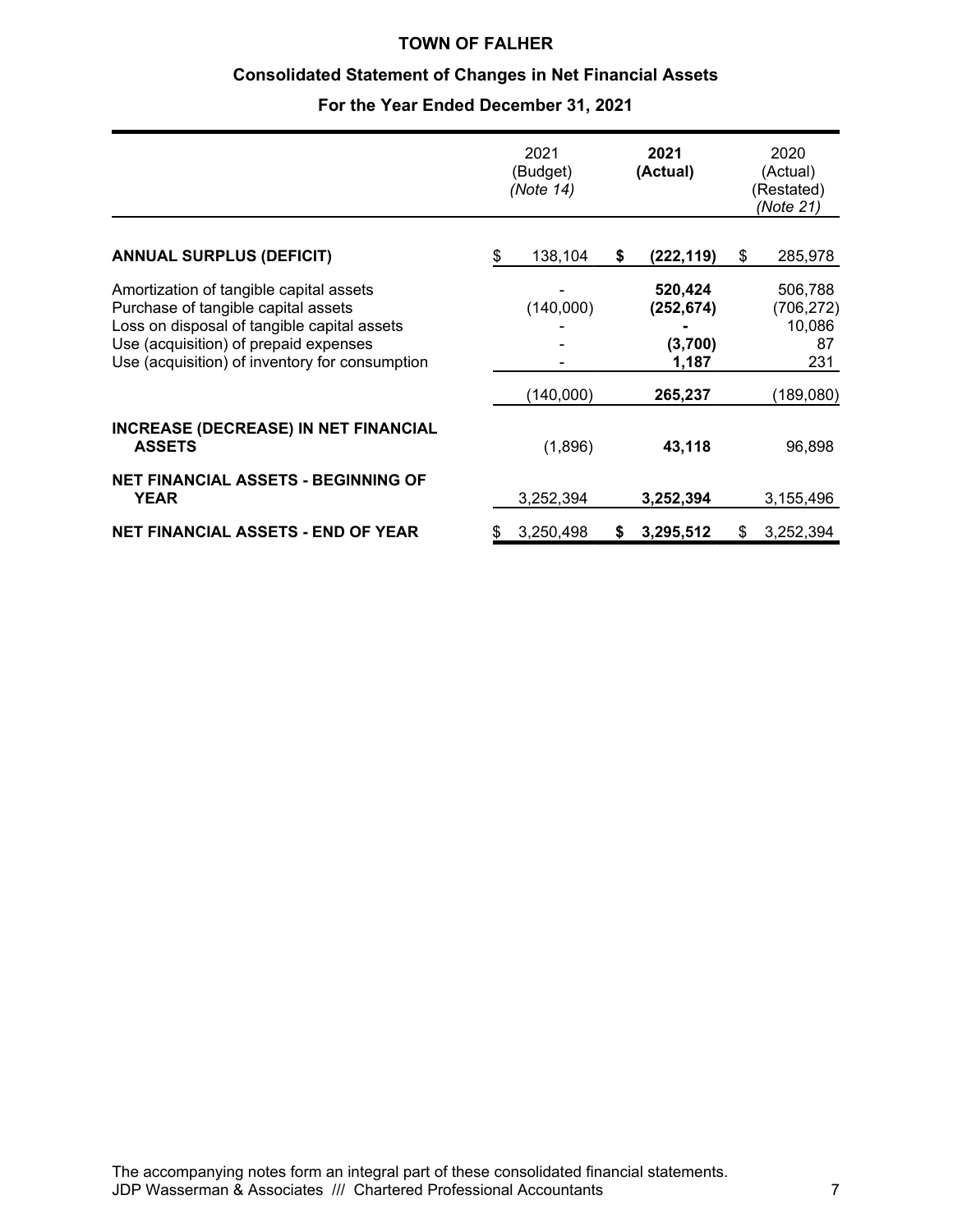# **Consolidated Statement of Cash Flows**

# **For the Year Ended December 31, 2021**

|                                                                                                                                                                                                                        |    | 2021                                                                                   | 2020<br>(Restated)<br>(Note 21)                             |
|------------------------------------------------------------------------------------------------------------------------------------------------------------------------------------------------------------------------|----|----------------------------------------------------------------------------------------|-------------------------------------------------------------|
| <b>OPERATING ACTIVITIES</b><br>Annual surplus (deficit)<br>Item not affecting cash and cash equivalents:<br>Amortization of tangible capital assets                                                                    | \$ | (222, 119)<br>520,424                                                                  | \$<br>285,978                                               |
| Loss on disposal of tangible capital assets                                                                                                                                                                            |    |                                                                                        | 506,788<br>10,086                                           |
| Changes in non-cash working capital:<br>Accounts receivable<br>Loan receivable<br>Accounts payable and accrued liabilities<br>Deposit liabilities<br>Deferred revenue<br>Prepaid expenses<br>Inventory for consumption |    | 298,305<br>(498, 281)<br>(14,000)<br>(76, 410)<br>4,170<br>461,299<br>(3,700)<br>1,187 | 802,852<br>1,423<br>49,191<br>(401)<br>179,587<br>87<br>231 |
| Cash flow from operating activities                                                                                                                                                                                    |    | (125, 735)<br>172,570                                                                  | 230,118<br>1,032,970                                        |
| <b>INVESTING ACTIVITIES</b><br>Purchase of tangible capital assets<br>Net change in investments                                                                                                                        |    | (252, 674)<br>(9,023)                                                                  | (706, 272)<br>(24, 429)                                     |
| Cash flow used by investing activities                                                                                                                                                                                 |    | (261, 697)                                                                             | (730, 701)                                                  |
| <b>FINANCING ACTIVITY</b><br>Repayment of long-term debt                                                                                                                                                               |    | (51, 495)                                                                              | (49, 871)                                                   |
| Cash flow used by financing activity                                                                                                                                                                                   |    | (51, 495)                                                                              | (49, 871)                                                   |
| <b>CHANGE IN CASH AND CASH EQUIVALENTS</b>                                                                                                                                                                             |    | (140, 622)                                                                             | 252,398                                                     |
| Cash and cash equivalents - beginning of year                                                                                                                                                                          |    | 2,587,368                                                                              | 2,334,970                                                   |
| CASH AND CASH EQUIVALENTS - END OF YEAR                                                                                                                                                                                | 5  | 2,446,746                                                                              | \$<br>2,587,368                                             |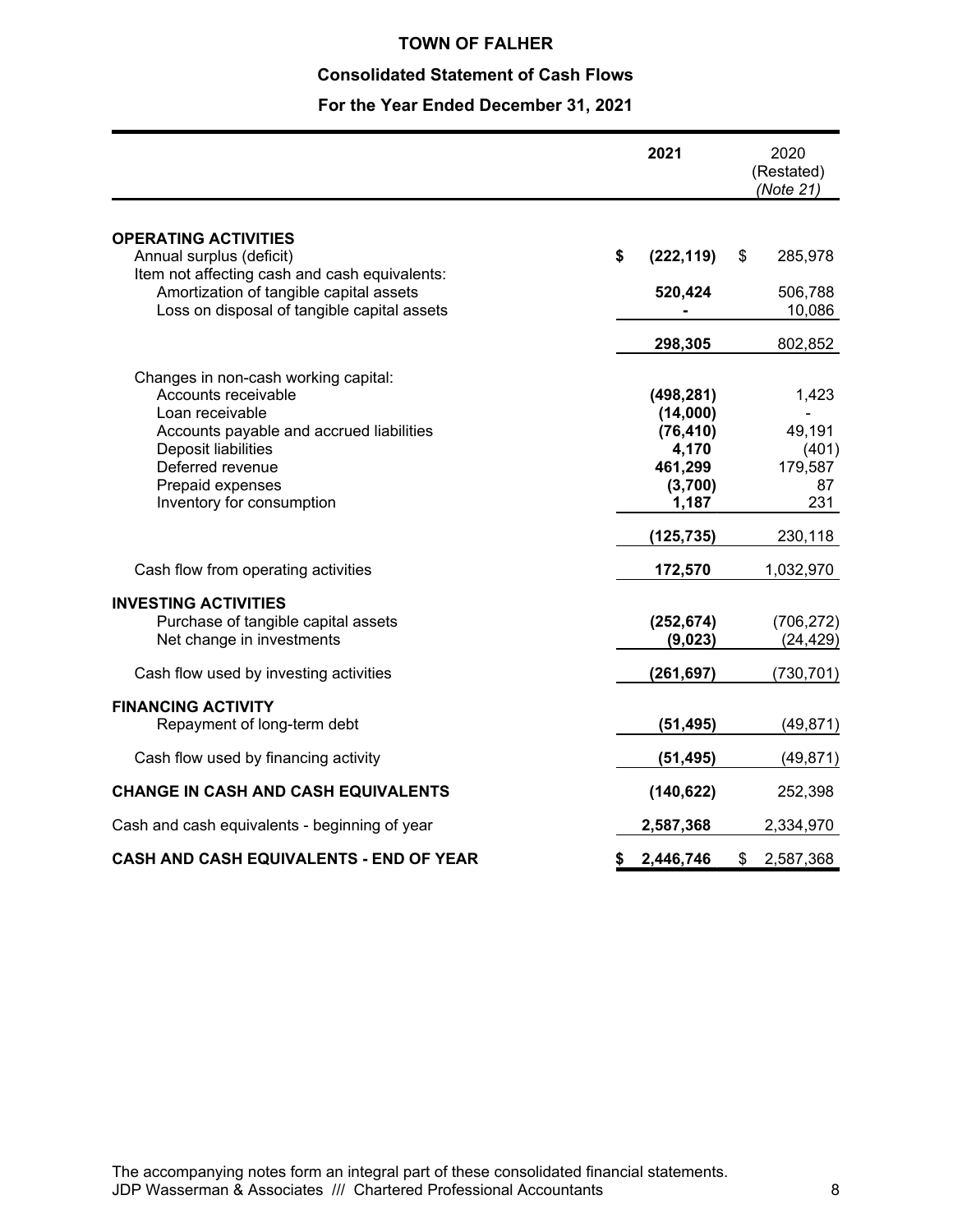# **TOWN OF FALHER Schedule of Tangible Capital Assets** *(Schedule 1)* **For the Year Ended December 31, 2021**

|                                                                                | Land          | Land<br>Improvements               |     | <b>Buildings</b> |     | Engineered<br><b>Structures</b> |      | Machinery and<br>Equipment | Vehicles     | 2021         | 2020                  |
|--------------------------------------------------------------------------------|---------------|------------------------------------|-----|------------------|-----|---------------------------------|------|----------------------------|--------------|--------------|-----------------------|
| <b>COST</b><br><b>BALANCE, BEGINNING OF YEAR</b>                               | \$<br>332,482 | \$<br>1,066,482                    | S   | 5,488,081        |     | $$16,175,944$ \$                |      | 815,606 \$                 | 234,801      | \$24,113,396 | \$23,798,789          |
| Purchase of tangible capital assets<br>Disposal of tangible capital assets     |               |                                    |     | 116,149          |     | $\blacksquare$                  |      | 136,525                    |              | 252,674      | 706,272<br>(391, 665) |
| <b>BALANCE, END OF YEAR</b>                                                    | 332,482       | 1,066,482                          |     | 5,604,230        |     | 16,175,944                      |      | 952,131                    | 234,801      | 24,366,070   | 24,113,396            |
| <b>ACCUMULATED AMORTIZATION</b><br>BALANCE, BEGINNING OF YEAR                  |               | 527,928                            |     | 2,099,021        |     | 8,922,333                       |      | 587,831                    | 200,691      | 12,337,804   | 12,212,595            |
| Amortization of tangible capital assets<br>Disposal of tangible capital assets |               | 54,663<br>$\overline{\phantom{0}}$ |     | 111,242          |     | 327,448                         |      | 21,102                     | 5,969        | 520,424      | 506,788<br>(381, 579) |
| <b>BALANCE, END OF YEAR</b>                                                    |               | 582,591                            |     | 2,210,263        |     | 9,249,781                       |      | 608,933                    | 206,660      | 12,858,228   | 12,337,804            |
| <b>NET BOOK VALUE OF</b><br><b>TANGIBLE CAPITAL ASSETS</b>                     | 332,482       | \$<br>483,891                      | S.  | 3,393,967        | S.  | 6,926,163                       | - \$ | 343,198 \$                 | 28,141       | \$11,507,842 | \$11,775,592          |
| NET BOOK VALUE OF<br>TANGIBLE CAPITAL ASSETS, 2020                             | \$<br>332,482 | \$<br>538,554                      | \$. | 3,389,060        | \$. | 7,253,611                       | S.   | 227,775                    | \$<br>34,110 |              | \$11,775,592          |

Included in the net book value of tangible capital assets is work-in-progress of \$Nil (2020 - \$Nil).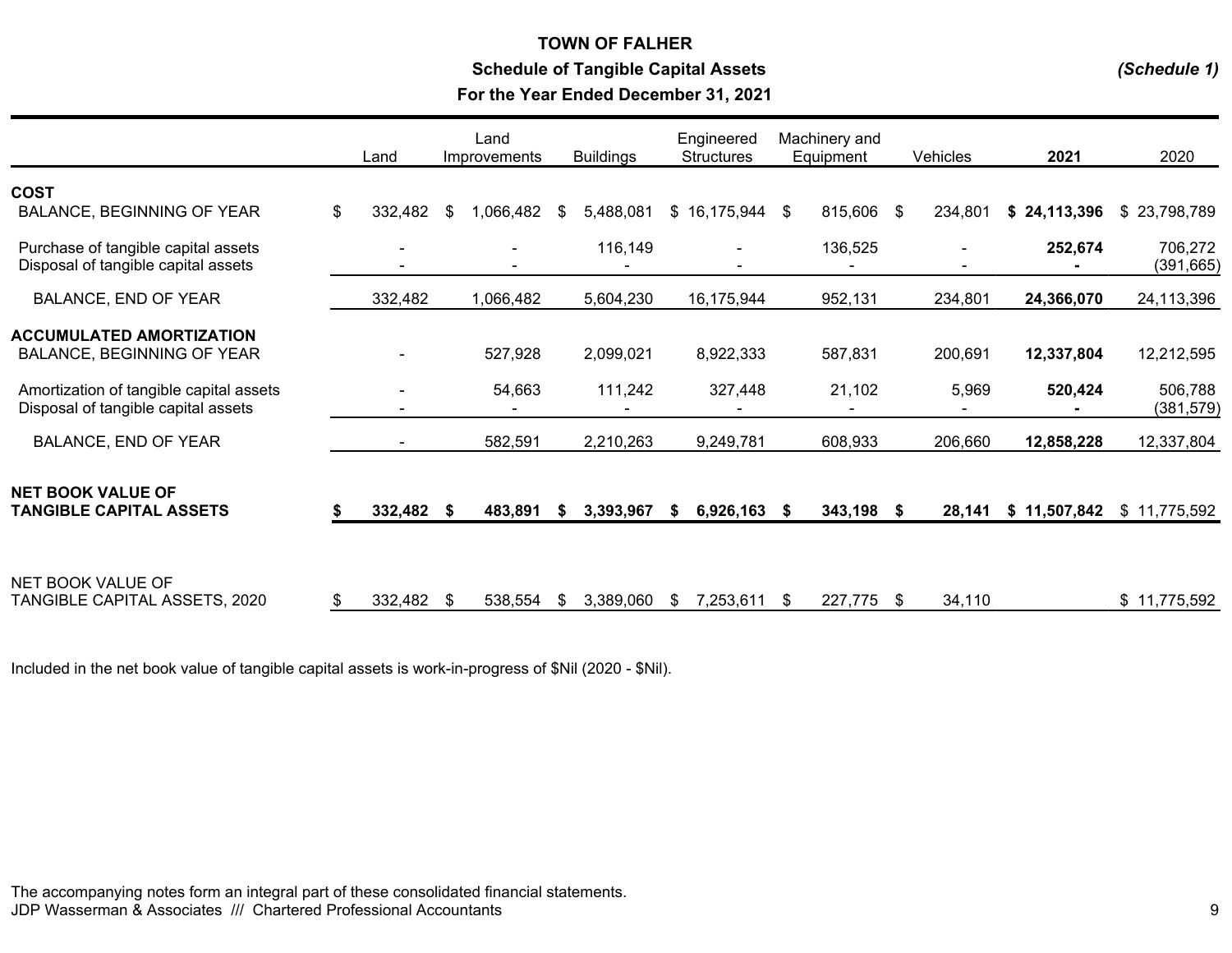# **TOWN OF FALHER Schedule of Equity in Tangible Capital Assets** *(Schedule 2)* **For the Year Ended December 31, 2021**

|                                                                                                                                                                                                                              | 2021                           | 2020                                                     |
|------------------------------------------------------------------------------------------------------------------------------------------------------------------------------------------------------------------------------|--------------------------------|----------------------------------------------------------|
| <b>BALANCE, BEGINNING OF YEAR</b>                                                                                                                                                                                            | \$11,585,141                   | \$11,345,872                                             |
| Purchase of tangible capital assets<br>Amortization of tangible capital assets<br>Repayment of long-term debt<br>Cost of tangible capital assets disposed of<br>Accumulated amortization of tangible capital assets disposed | 252,674<br>(520,424)<br>51,495 | 706,272<br>(506, 788)<br>49,871<br>(391, 665)<br>381,579 |
| <b>BALANCE, END OF YEAR</b>                                                                                                                                                                                                  | \$11,368,886                   | \$11,585,141                                             |
| Equity in tangible capital assets is comprised of:<br>Net book value of tangible capital assets (Schedule 1)<br>Long-term debt (Note 8)                                                                                      | \$11,507,842<br>(138,956)      | \$11,775,592<br>(190,451)                                |
|                                                                                                                                                                                                                              | \$11,368,886                   | \$11,585,141                                             |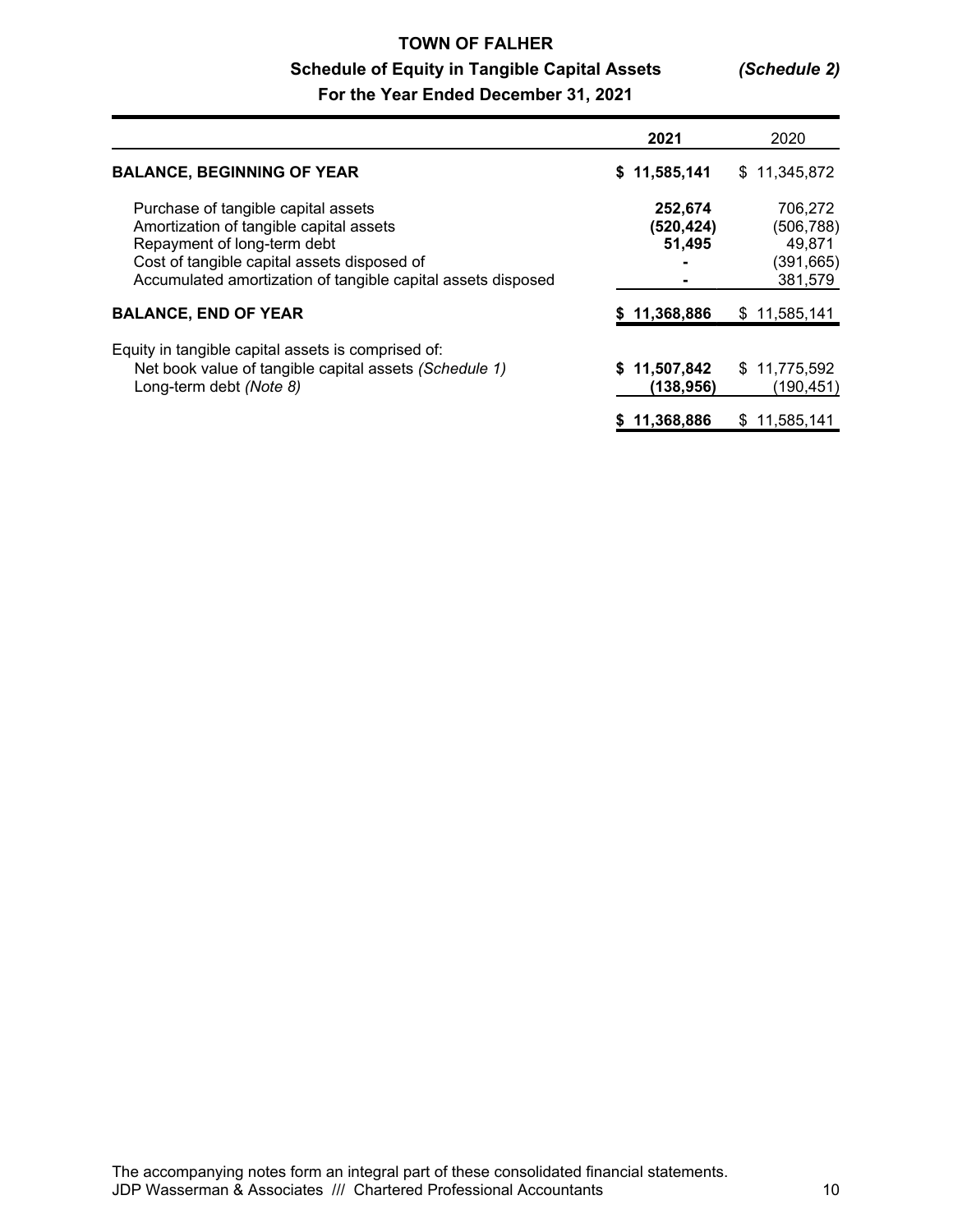# **TOWN OF FALHER Schedule of Property Taxes** *(Schedule 3)* **For the Year Ended December 31, 2021**

|                                                             | 2021<br>(Budget)<br>(Note 14) |                     | 2021<br>(Actual) |                     | 2020<br>(Actual)          |
|-------------------------------------------------------------|-------------------------------|---------------------|------------------|---------------------|---------------------------|
| TAXATION                                                    |                               |                     |                  |                     |                           |
| Real property taxes<br>Designated industrial property taxes | \$                            | 1,494,427<br>57,526 | S                | 1,490,580<br>57,526 | \$<br>1,513,539<br>56,628 |
| Government grants in lieu of property taxes                 |                               | 10,838              |                  | 10,838              | 10,813                    |
| Local improvement taxes                                     |                               | 15,069              |                  | 3,443               | 2,581                     |
|                                                             |                               | 1,577,860           |                  | 1,562,387           | 1,583,561                 |
| <b>REQUISITIONS</b>                                         |                               |                     |                  |                     |                           |
| Alberta School Foundation Fund                              |                               | 265,313             |                  | 261,023             | 265,313                   |
| <b>Heart River Seniors Foundation</b>                       |                               | 26,838              |                  | 26,838              | 27,717                    |
| <b>Designated Industrial Property</b>                       |                               | 206                 |                  |                     |                           |
|                                                             |                               | 292,357             |                  | 287,861             | 293,030                   |
| <b>NET MUNICIPAL PROPERTY TAXES</b>                         |                               | 1,285,503           | S                | 1,274,526           | \$<br>1,290,531           |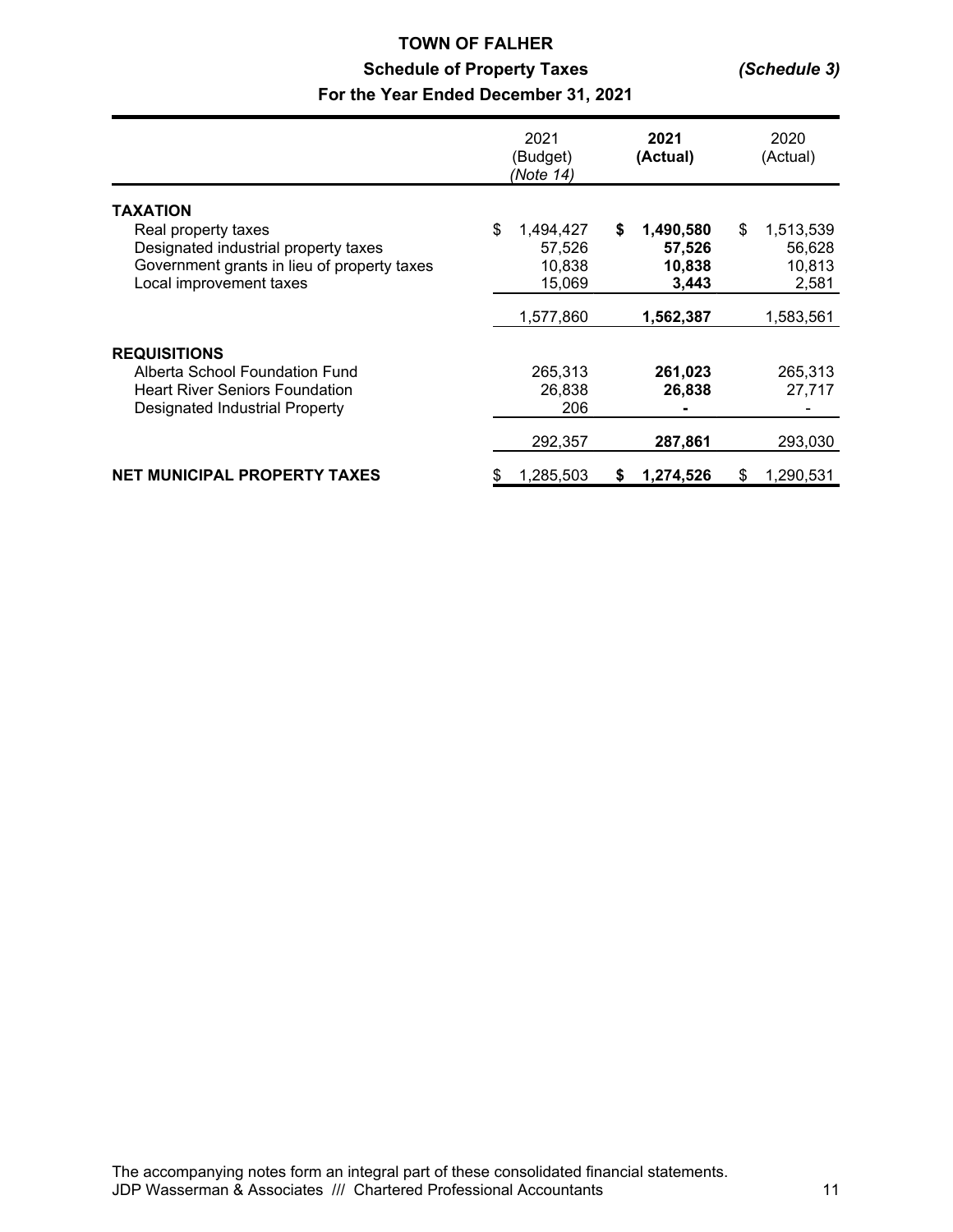# **TOWN OF FALHER Schedule of Government Transfers** *(Schedule 4)* **For the Year Ended December 31, 2021**

|                                                                             | 2021<br>(Budget)<br>(Note 14) |                   | 2021<br>(Actual)        | 2020<br>(Actual) |                   |  |
|-----------------------------------------------------------------------------|-------------------------------|-------------------|-------------------------|------------------|-------------------|--|
| <b>TRANSFERS FOR OPERATING</b><br>Provincial government<br>Local government | \$                            | 213,648<br>69,617 | \$<br>170,124<br>72,377 | \$               | 313,826<br>89,422 |  |
| Federal government                                                          |                               | 27,016            | 21,441                  |                  | 79,312            |  |
|                                                                             |                               | 310,281           | 263,942                 |                  | 482,560           |  |
| <b>TRANSFERS FOR CAPITAL</b><br>Provincial government                       |                               | 118,456           | 118,457                 |                  | 671,143           |  |
| <b>TOTAL GOVERNMENT TRANSFERS</b>                                           | \$                            | 428,737           | \$<br>382,399           | S                | 1,153,703         |  |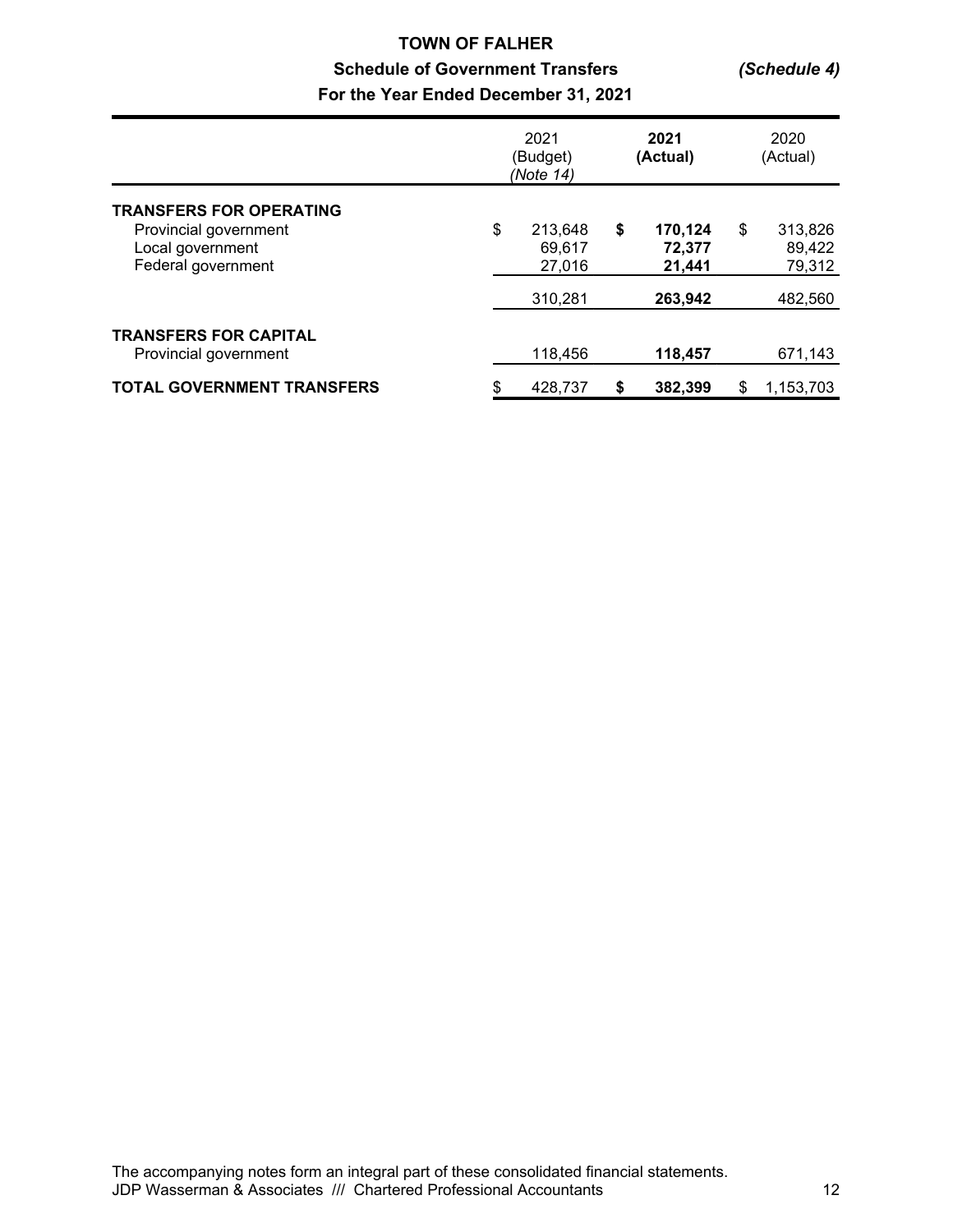# **TOWN OF FALHER Schedule of Expenses by Object** *(Schedule 5)* **For the Year Ended December 31, 2021**

|                                                                                                                                                                                                                                                                                                                                              | 2021<br>(Budget)<br>(Note 14)                                                         | 2021<br>(Actual)                                                                                 |    | 2020<br>(Actual)                                                                           |
|----------------------------------------------------------------------------------------------------------------------------------------------------------------------------------------------------------------------------------------------------------------------------------------------------------------------------------------------|---------------------------------------------------------------------------------------|--------------------------------------------------------------------------------------------------|----|--------------------------------------------------------------------------------------------|
| Salaries, wages and benefits<br>Contracted and general services<br>Materials, goods and utilities<br>Amortization of tangible capital assets<br>Transfers to other governments<br>Transfers to individuals and organizations<br>Transfers to local boards and agencies<br>Interest on long-term debt<br>Bank charges and short-term interest | \$<br>1,040,348<br>856,424<br>776,011<br>81,308<br>46,410<br>43,782<br>7,609<br>1,450 | \$<br>1,023,613<br>707,965<br>706,884<br>520,424<br>71,878<br>53,435<br>42,734<br>7.471<br>1,521 | \$ | 1,133,066<br>899,081<br>739,953<br>506,788<br>52,582<br>49,320<br>46,314<br>9,100<br>1,336 |
|                                                                                                                                                                                                                                                                                                                                              | \$<br>2,853,342                                                                       | 3,135,925                                                                                        | S  | 3,437,540                                                                                  |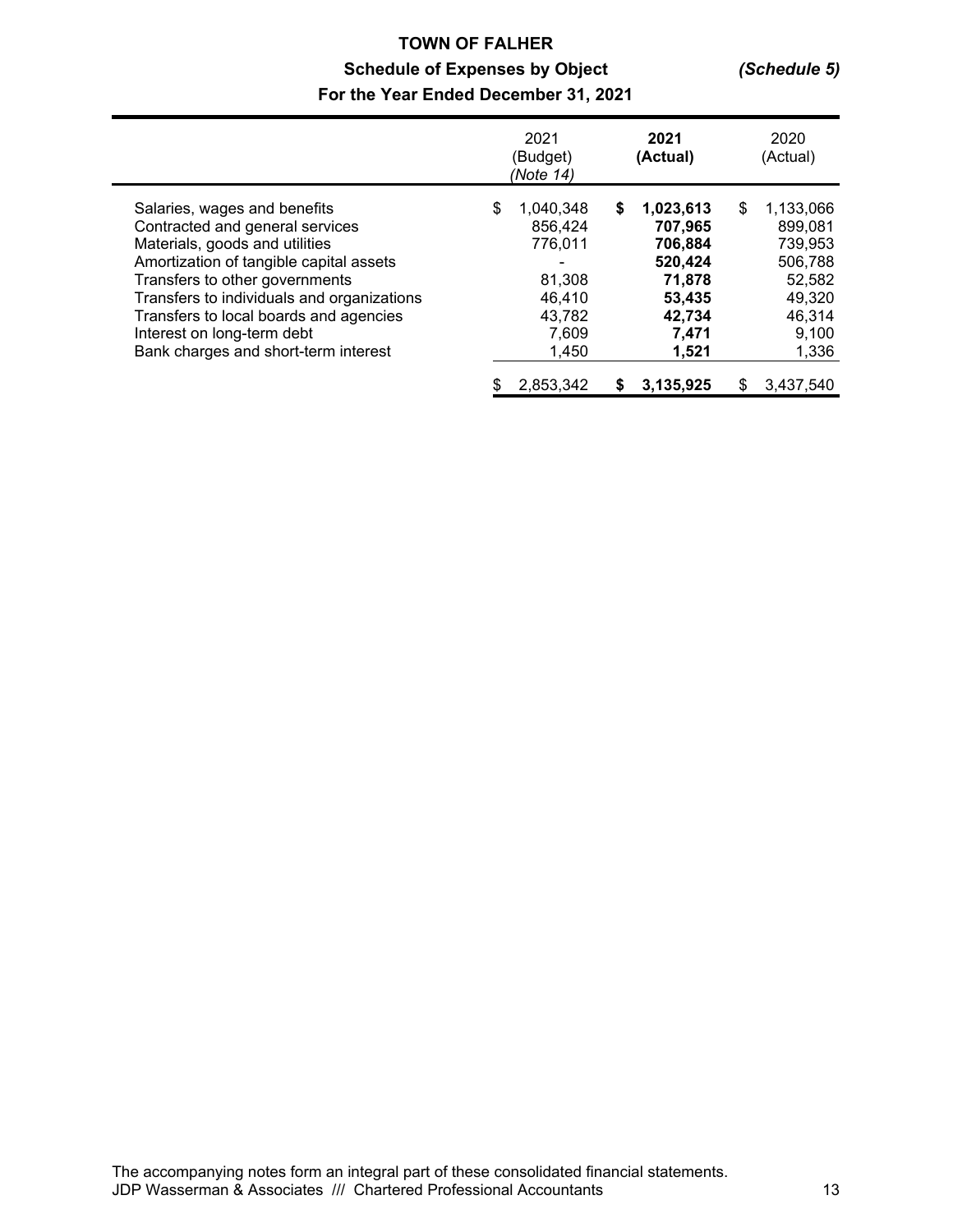# **TOWN OF FALHER Schedule of Segmented Disclosure** *(Schedule 6)* **For the Year Ended December 31, 2021**

|                                                               | General<br>government | Protective<br>services |        | Transportation Environmental<br>services |                 | services |                | Health and<br>welfare |           | development |            | Planning and Recreation and<br>culture |                 | 2021 |            |
|---------------------------------------------------------------|-----------------------|------------------------|--------|------------------------------------------|-----------------|----------|----------------|-----------------------|-----------|-------------|------------|----------------------------------------|-----------------|------|------------|
| <b>REVENUES</b>                                               |                       |                        |        |                                          |                 |          |                |                       |           |             |            |                                        |                 |      |            |
| Net municipal property taxes                                  | \$<br>337,296         | $\sqrt[6]{3}$          | 75,475 | $\boldsymbol{\mathcal{F}}$               | 483,810         | \$       | 798            | \$                    |           | \$          | 91,644 \$  |                                        | 285,503         | \$   | 1,274,526  |
| User fees and sales of goods                                  | 21,042                |                        |        |                                          | 6,491           |          | 775,017        |                       | 66,232    |             |            |                                        | 40,962          |      | 909,744    |
| Government transfers for operating                            | 12,594                |                        |        |                                          | 35,999          |          |                |                       | 182,143   |             | 6,556      |                                        | 26,650          |      | 263,942    |
| Franchise and concession contracts                            | 133,002               |                        |        |                                          |                 |          |                |                       |           |             |            |                                        |                 |      | 133,002    |
| <b>Rentals</b>                                                | 6,960                 |                        |        |                                          | 2,040           |          |                |                       | 1,116     |             | 3,490      |                                        | 66,151          |      | 79,757     |
| Other revenues                                                | 2,817                 |                        |        |                                          |                 |          | 1,627          |                       | 19,600    |             |            |                                        | 36,460          |      | 60,504     |
| Penalties and costs on taxes                                  | 30,588                |                        |        |                                          |                 |          |                |                       |           |             |            |                                        |                 |      | 30,588     |
| Investment income                                             | 28,201                |                        |        |                                          |                 |          |                |                       |           |             |            |                                        |                 |      | 28,201     |
| Licenses and permits                                          | 8,925                 |                        | 3,920  |                                          |                 |          |                |                       |           |             | 1,120      |                                        |                 |      | 13,965     |
| Fines                                                         |                       |                        | 1,120  |                                          |                 |          |                |                       |           |             |            |                                        |                 |      | 1,120      |
|                                                               | 581,425               |                        | 80,515 |                                          | 528,340         |          | 777,442        |                       | 269,091   |             | 102,810    |                                        | 455,726         |      | 2,795,349  |
| <b>EXPENSES</b>                                               |                       |                        |        |                                          |                 |          |                |                       |           |             |            |                                        |                 |      |            |
| Salaries, wages and benefits                                  | 294,118               |                        |        |                                          | 307,366         |          | 43,898         |                       | 152,394   |             | 714        |                                        | 225,123         |      | 1,023,613  |
| Contracted and general services                               | 149,429               |                        | 8,472  |                                          | 103,994         |          | 204,259        |                       | 85,066    |             | 58,173     |                                        | 98,572          |      | 707,965    |
| Materials, goods and utilities                                | 14,252                |                        | 165    |                                          | 95,710          |          | 483,452        |                       | 7,302     |             | 3,489      |                                        | 102,514         |      | 706,884    |
| Transfers to other governments                                |                       |                        | 71,878 |                                          |                 |          |                |                       |           |             |            |                                        |                 |      | 71,878     |
| Transfer to individuals & organizations                       |                       |                        |        |                                          |                 |          |                |                       | 12,419    |             | 18,852     |                                        | 22,164          |      | 53,435     |
| Transfers to local boards and agencies                        |                       |                        |        |                                          | 21,152          |          |                |                       |           |             | 21,582     |                                        |                 |      | 42,734     |
| Interest on long-term debt                                    |                       |                        |        |                                          | 118             |          | $\blacksquare$ |                       |           |             |            |                                        | 7,353           |      | 7,471      |
| Bank charges and short-term interest                          | 1,521                 |                        |        |                                          |                 |          |                |                       |           |             |            |                                        |                 |      | 1,521      |
|                                                               | 459,320               |                        | 80,515 |                                          | 528,340         |          | 731,609        |                       | 257,181   |             | 102,810    |                                        | 455,726         |      | 2,615,501  |
| NET REVENUE BEFORE AMORTIZATION<br>OF TANGIBLE CAPITAL ASSETS | 122,105               |                        |        |                                          |                 |          | 45,833         |                       | 11,910    |             |            |                                        |                 |      | 179,848    |
| Amortization of tangible capital assets                       | 8,599                 |                        |        |                                          | 244,530         |          | 106,784        |                       | 632       |             | 680        |                                        | 159,199         |      | 520,424    |
| <b>NET REVENUE (DEFICIT)</b>                                  | \$<br>113,506         | \$                     |        | \$                                       | $(244, 530)$ \$ |          | $(60, 951)$ \$ |                       | 11,278 \$ |             | $(680)$ \$ |                                        | $(159, 199)$ \$ |      | (340, 576) |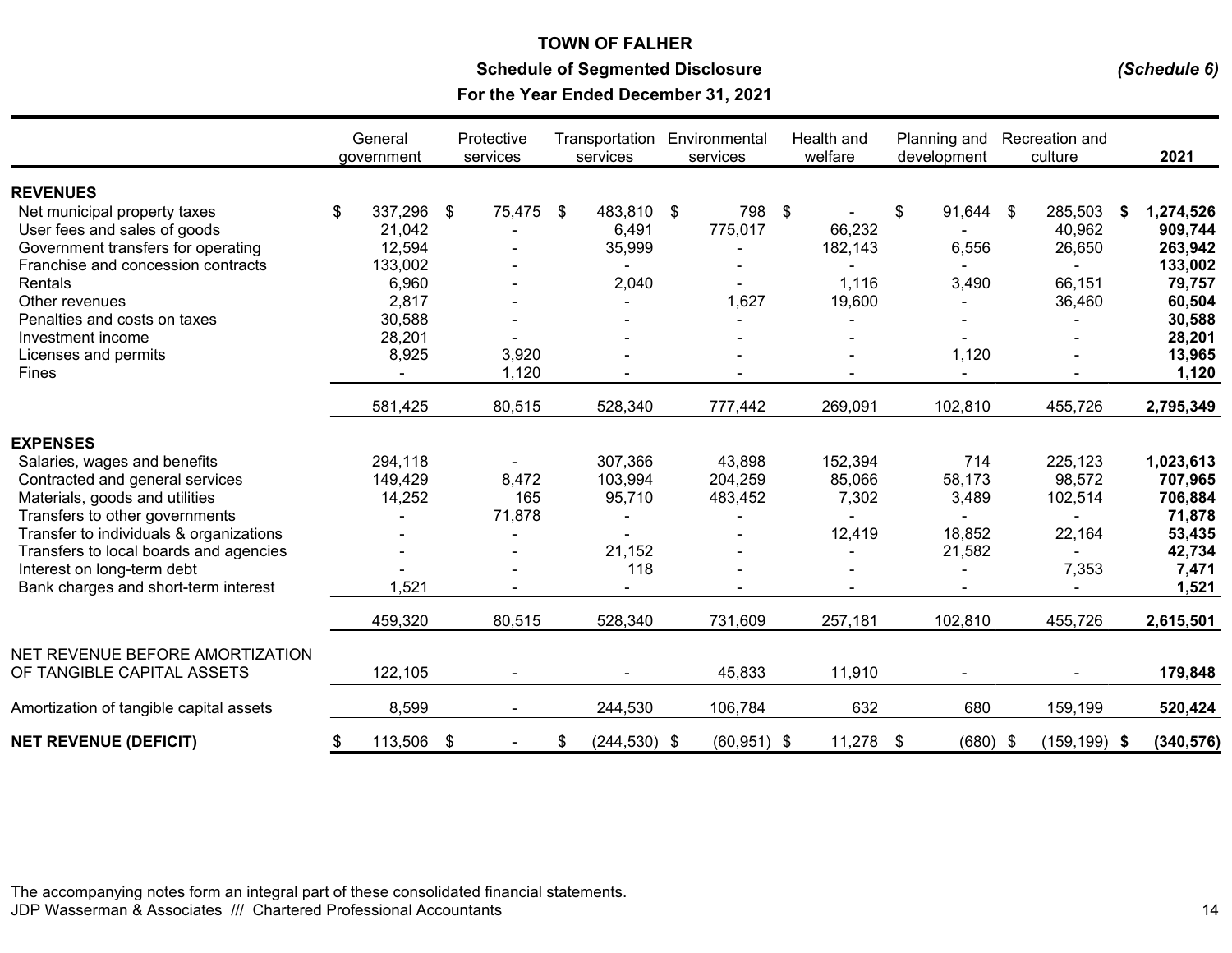# **TOWN OF FALHER Schedule of Segmented Disclosure** *(Schedule 7)* **For the Year Ended December 31, 2020**

|                                                   | General<br>government | Protective<br>services | services              | Transportation Environmental<br>services | Health and<br>welfare | Planning and<br>development | Recreation and<br>culture | 2020              |
|---------------------------------------------------|-----------------------|------------------------|-----------------------|------------------------------------------|-----------------------|-----------------------------|---------------------------|-------------------|
| <b>REVENUES</b>                                   |                       |                        |                       |                                          |                       |                             |                           |                   |
| Net municipal property taxes                      | \$<br>439,811         | \$<br>50,520 \$        | 411,550               | \$<br>798                                | \$                    | \$<br>82,050 \$             | 305,802                   | 1,290,531<br>- \$ |
| User fees and sales of goods                      | 20,867                |                        | 3,412                 | 747,136                                  | 30,098                |                             | 17,465                    | 818,978           |
| Government transfers for operating                | 12,000                | 6,564                  | 94,353                | 44,300                                   | 195,625               | 5,000                       | 124,718                   | 482,560           |
| Other revenues                                    | 52,645                |                        | 10,000                | 1,963                                    | 23,440                | 212                         | 52,441                    | 140,701           |
| Franchise and concession contracts                | 130,187               |                        |                       |                                          |                       |                             | $\blacksquare$            | 130,187           |
| Rentals                                           | 6,960                 |                        | 2,040                 |                                          | 672                   | 3,005                       | 91,667                    | 104,344           |
| Investment income                                 | 50,787                |                        | $\sim$                |                                          |                       |                             |                           | 50,787            |
| Penalties and costs on taxes                      | 29,251                |                        |                       |                                          |                       |                             |                           | 29,251            |
| Licenses and permits                              | 8,775                 | 3,810                  |                       |                                          |                       | 1,070                       |                           | 13,655            |
| <b>Fines</b>                                      |                       | 1,467                  |                       |                                          |                       |                             |                           | 1,467             |
|                                                   | 751,283               | 62,361                 | 521,355               | 794,197                                  | 249,835               | 91,337                      | 592,093                   | 3,062,461         |
| <b>EXPENSES</b>                                   |                       |                        |                       |                                          |                       |                             |                           |                   |
| Salaries, wages and benefits                      | 382,044               |                        | 328,484               | 45,621                                   | 156,144               | 853                         | 219,920                   | 1,133,066         |
| Contracted and general services                   | 180,144               | 9,739                  | 59,047                | 304,717                                  | 62,871                | 56,449                      | 226,114                   | 899,081           |
| Materials, goods and utilities                    | 15,178                | 40                     | 112,296               | 466,182                                  | 27,247                | 3,002                       | 116,008                   | 739,953           |
| Transfers to other governments                    |                       | 52,582                 |                       |                                          |                       |                             |                           | 52,582            |
| Transfer to individuals & organizations           | 2,101                 |                        |                       |                                          | 20,021                | 5,871                       | 21,327                    | 49,320            |
| Transfers to local boards and agencies            |                       |                        | 21,152                |                                          | $\blacksquare$        | 25,162                      |                           | 46,314            |
| Interest on long-term debt                        |                       |                        | 376                   |                                          |                       |                             | 8,724                     | 9,100             |
| Bank charges and short-term interest              | 1,336                 |                        |                       |                                          |                       |                             |                           | 1,336             |
|                                                   | 580,803               | 62,361                 | 521,355               | 816,520                                  | 266,283               | 91,337                      | 592,093                   | 2,930,752         |
| NET REVENUE (DEFICIT) BEFORE                      |                       |                        |                       |                                          |                       |                             |                           |                   |
| AMORTIZATION OF TANGIBLE CAPITAL<br><b>ASSETS</b> | 170,480               |                        |                       | (22, 323)                                | (16, 448)             |                             |                           | 131,709           |
| Amortization of tangible capital assets           | 8,600                 |                        | 229,121               | 109,664                                  | 632                   | 680                         | 158,091                   | 506,788           |
| <b>NET REVENUE (DEFICIT)</b>                      | 161,880<br>\$         | \$                     | $(229, 121)$ \$<br>\$ | $(131, 987)$ \$                          | $(17,080)$ \$         | $(680)$ \$                  | $(158,091)$ \$            | (375,079)         |

The accompanying notes form an integral part of these consolidated financial statements.

JDP Wasserman & Associates /// Chartered Professional Accountants 15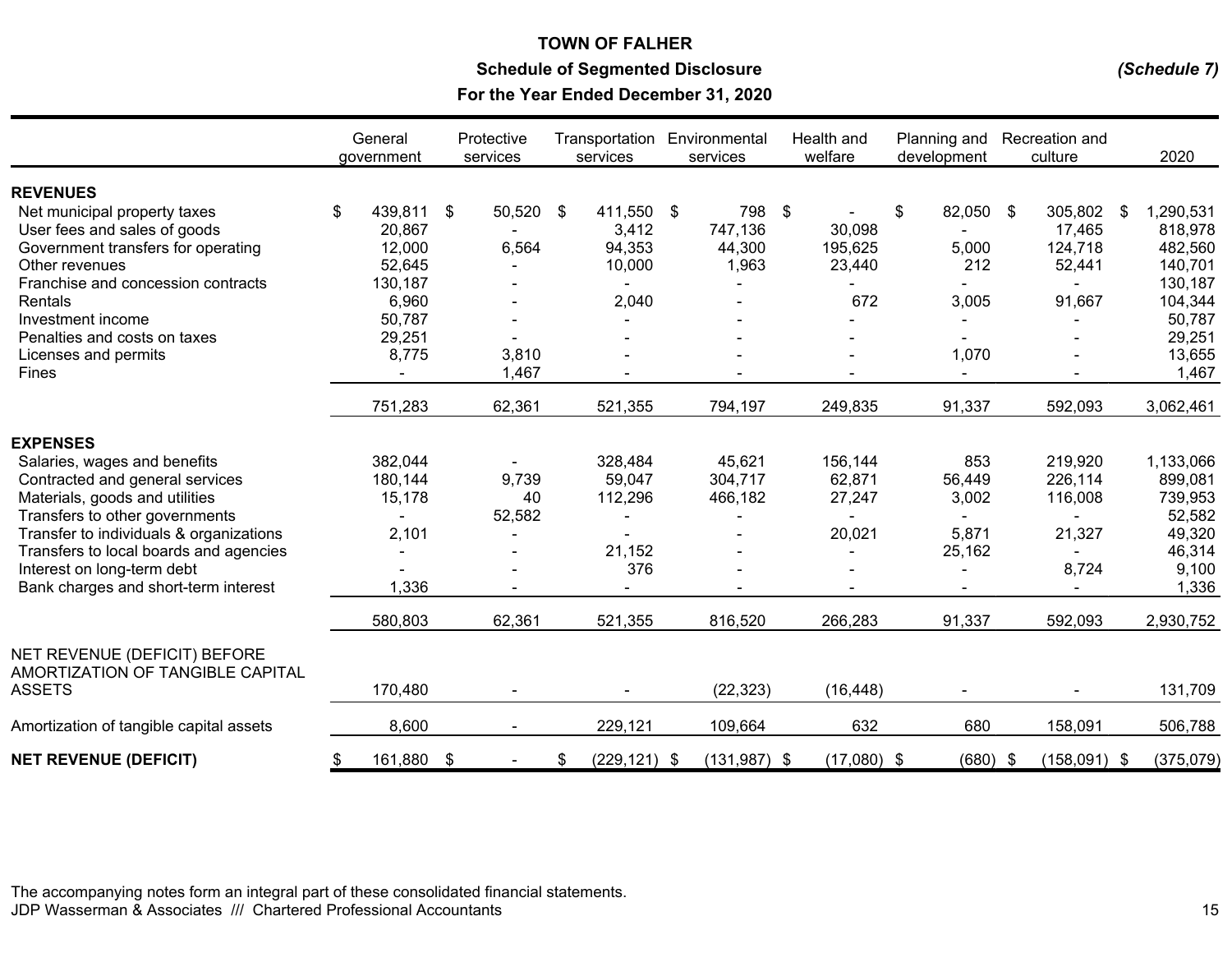#### **Notes to Consolidated Financial Statements**

### **For the Year Ended December 31, 2021**

#### **1. ACCOUNTING POLICIES**

The consolidated financial statements of Town of Falher (the "Town") are the representations of management, prepared in accordance with Canadian public sector accounting standards. Significant aspects of the accounting policies adopted by the Town are as follows:

#### *(a) Reporting Entity*

The consolidated financial statements reflect the assets, liabilities, revenues and expenses, and cash flows of the reporting entity. The entity is comprised of all the organizations that are owned or controlled by the Town and are, therefore, accountable to Town Council for the administration of their financial affairs and resources. Included with the Town are Smoky River Family and Community Support Services and Smoky River Regional Committee.

The schedule of property taxes also includes requisitions that are not part of the reporting entity.

The consolidated financial statements exclude trust assets that are administered for the benefit of external parties.

#### *(b) Basis of Accounting*

The Town follows the accrual basis of accounting. Revenues are accounted for in the period in which the transactions or events occurred that gave rise to the revenues. Expenses are recognized in the period the goods and services are acquired and a liability is incurred or transfers are due.

Funds from external parties and earnings thereon restricted by agreement or legislation are accounted for as deferred revenue until used for the purpose specified.

Government transfers are recognized in the financial statements as revenues in the period that the events giving rise to the transfer occurred, providing the transfers are authorized, the Town has met any eligibility criteria, and reasonable estimates of the amounts can be made.

#### *(c) Cash and Cash Equivalents*

Cash and cash equivalents includes items that are readily convertible to known amounts of cash, are subject to an insignificant risk of change in value, and have a maturity of 90 days or less at acquisition.

*(d) Investments* 

Investments are recorded at amortized cost. Investment premiums and discounts are amortized over the term of the respective investments. When there has been a loss in value that is other than a temporary decline, the respective investment is written-down to recognize the loss. Gains on principal protected notes are recognized as income when sold.

#### *(e) Land Held for Resale*

Land held for resale is recorded at the lower of cost or net realizable value. Cost includes costs for land acquisition and improvements required to prepare the land for servicing such as clearing, stripping and leveling charges. Related development costs incurred to provide infrastructure such as water and wastewater services, roads, sidewalks and street lighting are recorded as physical assets under the respective function.

*(continues)*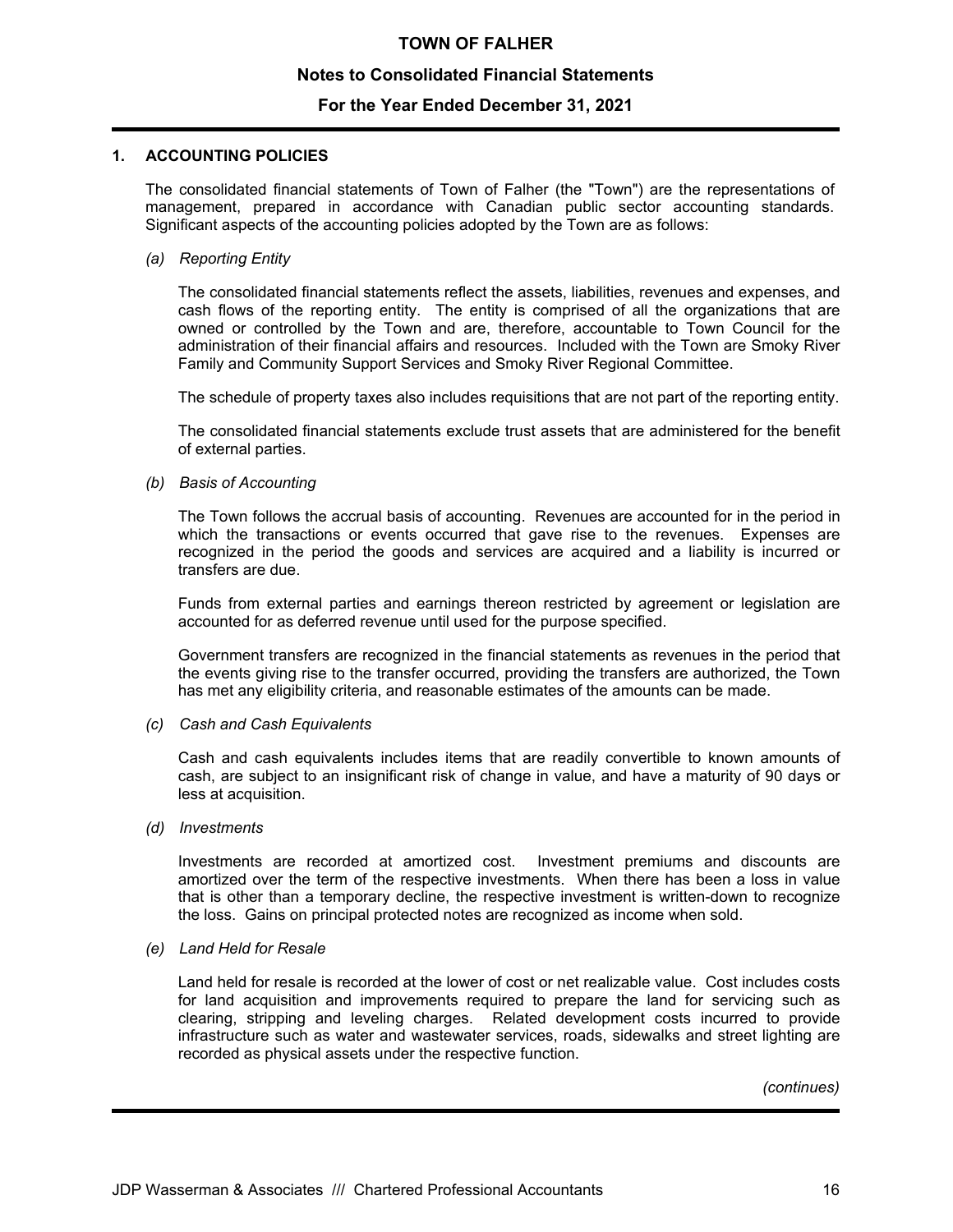## **Notes to Consolidated Financial Statements**

# **For the Year Ended December 31, 2021**

#### **1. ACCOUNTING POLICIES** *(continued)*

#### *(f) Non-Financial Assets*

Non-financial assets are not available to discharge existing liabilities and are held for use in the provision of services. They have useful lives extending beyond the current year and are not intended for sale in the normal course of operations. The change in non-financial assets during the year, together with the annual surplus (deficit), provides the Consolidated Statement of Changes in Net Financial Assets for the year (page 7).

#### *(g) Inventories for Consumption*

Inventories of materials and supplies for consumption are recorded at the lower of cost or net realizable value with cost determined using the average cost method.

#### *(h) Tangible Capital Assets*

Tangible capital assets are recorded at cost which includes all amounts that are directly attributable to acquisition, construction, development or betterment of the asset. The cost, less residual value, of the tangible capital assets is amortized on a straight-line basis over the estimated useful life as follows:

| Land improvements       | 15 - 25 years   |
|-------------------------|-----------------|
| <b>Buildings</b>        | 25 - 50 years   |
| Engineered structures:  |                 |
| Water system            | 45 - 75 years   |
| Wastewater system       | 45 - 75 years   |
| Other                   | 20 - 40 years   |
| Machinery and equipment | $10 - 30$ years |
| Vehicles                | 10 years        |

Tangible capital assets received as contributions are recorded at fair value at the date of receipt and also are recorded as revenue. Tangible capital assets received or purchased as part of a restructuring transaction are recorded at carrying value at the date of receipt and also are recorded as revenue.

Tangible capital assets under construction are not amortized until the asset is substantially complete and available for productive use. Those tangible capital assets not meeting this criteria are categorized as work-in-progress as of year-end.

Works of art for display are not recorded as tangible capital assets but are disclosed.

Leases are classified as capital or operating leases. Leases which transfer substantially all of the benefits and risks incidental to ownership of property are accounted for as capital leases. All other leases are accounted for as operating leases and the related lease payments are charged to expenses as incurred.

#### *(i) Landfill Closure and Post-Closure Liability*

The Town is a member of Smoky River Regional Waste Management Commission (the "Commission") and, pursuant to the *Alberta Environmental Protection and Enhancement Act*, the Town may be required to fund its share of the closure of the landfill site and provide for its share of the post-closure costs of the facility. By statute, the Commission must provide for these costs and it is the opinion of the Town's management that the Commission has sufficient reserves to cover the future closure and post-closure.

*(continues)*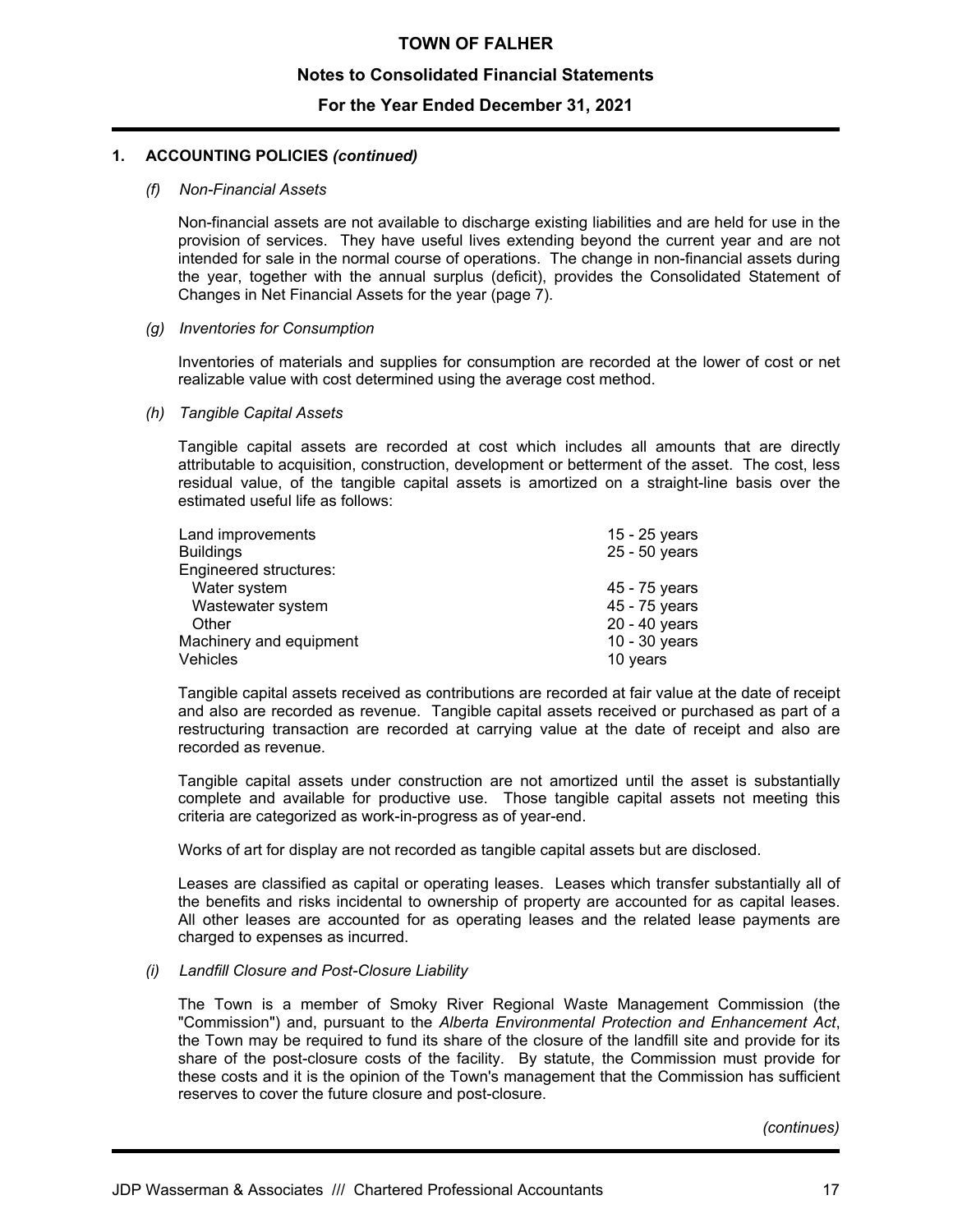#### **Notes to Consolidated Financial Statements**

### **For the Year Ended December 31, 2021**

#### **1. ACCOUNTING POLICIES** *(continued)*

#### *(j) Contaminated Sites*

Contaminated sites are defined as a result of contamination being introduced in air, soil, water or sediment of a chemical, organic, or radioactive material or live organism that exceeds an environmental standard. A liability for remediation on contaminated sites is recognized, net of any recoveries, when an environmental standard exists, contamination exceeds the environmental standard, the Town is directly responsible for or accepts responsibility for the liability, future economic benefits will be given up, and a reasonable estimate of the liability can be made.

#### *(k) Tax Revenue*

Property taxes are recognized as revenue in the year they are levied.

Construction and borrowing costs associated with local improvement projects are recovered through annual special assessments during the period of the related borrowings. These levies are collectable from property owners for work performed by the Town and are recognized as revenue in the year in which the local improvement project is completed.

#### *(l) Requisition Over-levies and Under-levies*

Requisition over-levies and under-levies arise from the difference between the actual property tax levy made to cover each requisition and the actual amount requisitioned.

If the actual levy exceeds the requisition, the over-levy is accrued as a liability and property tax revenue is reduced. If the actual levy is less than the requisition amount, the under-levy is accrued as a receivable and as property tax revenue. Requisition tax rates in the subsequent year are adjusted for any over-levies or under-levies of the prior year.

#### *(m) Use of Estimates*

The preparation of consolidated financial statements in conformity with Canadian public sector accounting standards requires management to make estimates and assumptions that affect the reported amount of assets and liabilities and disclosure of contingent assets and liabilities at the date of the consolidated financial statements, and the reported amounts of revenues and expenses during the period. Where measurement uncertainty exists, the consolidated financial statements have been prepared within reasonable limits of materiality. Actual results could differ from those estimates.

The Town has used estimates to determine accrued liabilities, tangible capital asset useful lives and well as provisions made for allowances for amounts receivable or any provision for impairment.

#### *(n) New Accounting Standards not yet Adopted*

Effective for fiscal years beginning on or after April 1, 2022, *PS3280 Asset Retirement Obligations* provides guidance on how to account for and report liabilities for retirement of tangible capital assets.

Effective for fiscal years beginning on or after April 1, 2023, *PS3400 Revenue* provides guidance on how to account for and report revenue, and specifically, it addresses revenue arising from exchange transactions and unilateral transactions.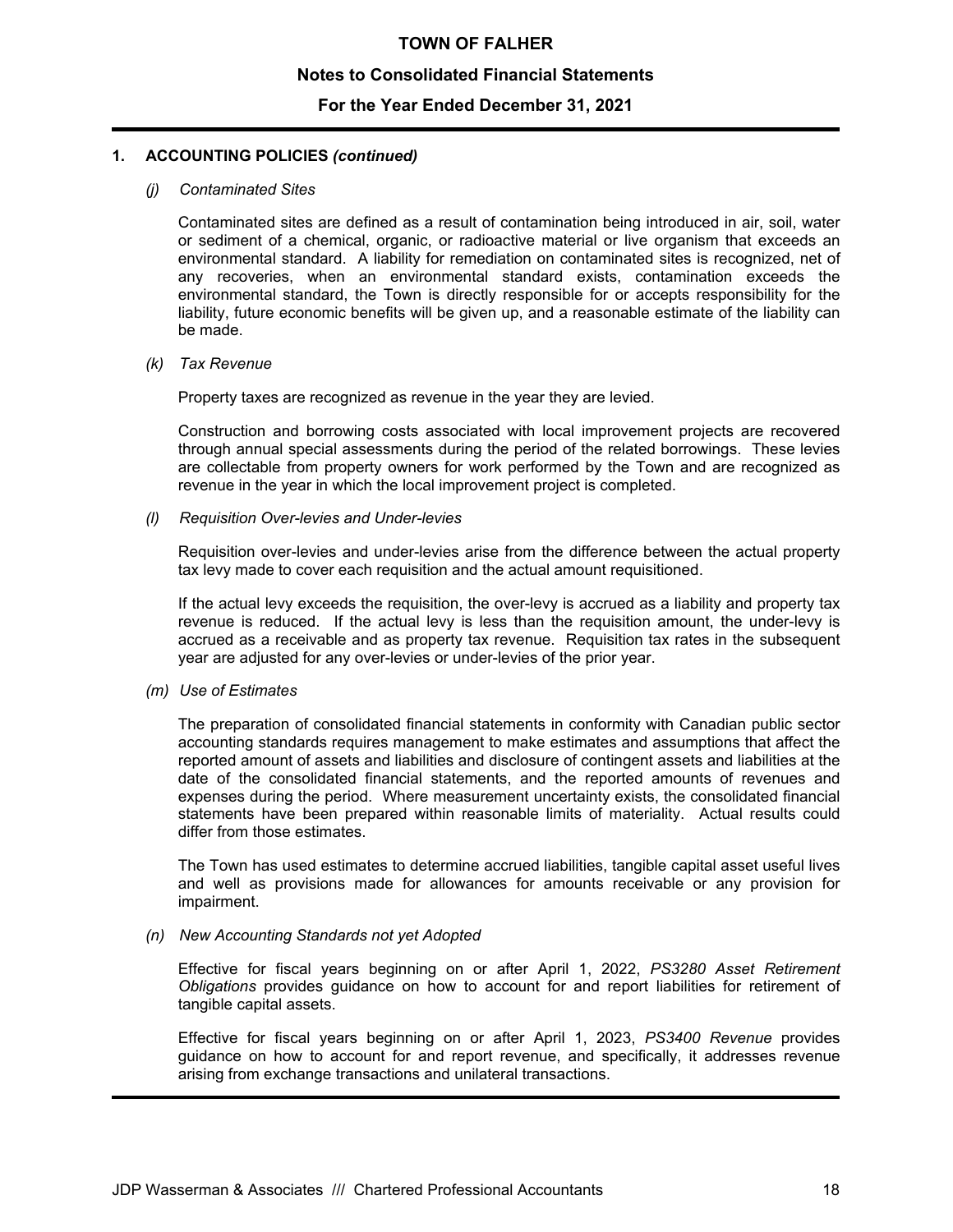#### **Notes to Consolidated Financial Statements**

## **For the Year Ended December 31, 2021**

#### **2. CASH AND CASH EQUIVALENTS**

|                                                               |    | 2021                        |     | 2020                        |
|---------------------------------------------------------------|----|-----------------------------|-----|-----------------------------|
| Notice on demand bank accounts<br>Bank accounts<br>Petty cash | S. | 1,515,646<br>930,890<br>210 | \$  | 1,650,652<br>936,506<br>210 |
|                                                               |    | 2,446,746                   | \$. | 2,587,368                   |

Notice on demand bank accounts bear interest at rates ranging from 1.50% to 2.45% and require notice to access funds of between 31 and 90 days.

### **3. ACCOUNTS RECEIVABLE**

|                                                                                                                                                                                                   | 2021                                                             |    | 2020                                                      |
|---------------------------------------------------------------------------------------------------------------------------------------------------------------------------------------------------|------------------------------------------------------------------|----|-----------------------------------------------------------|
| Receivable from other governments<br>Taxes and grants in place of taxes<br>Trade and other<br>Local improvement tax<br>Utility accounts<br>Goods and Services Tax recoverable<br>Accrued interest | \$<br>466,038<br>298.735<br>80,124<br>75,589<br>56,745<br>15,145 | S  | 21,934<br>267,295<br>35,885<br>91,399<br>59,937<br>15,356 |
|                                                                                                                                                                                                   | 1.362<br>993,738                                                 |    | 3,651<br>495,457                                          |
| Less: allowance for doubtful accounts                                                                                                                                                             | (50,000)<br>943,738                                              | \$ | (50,000)<br>445,457                                       |

# **4. LOAN RECEIVABLE**

Under the authority of Bylaw No. 21-05 the Town, without incurring indebtedness, loaned \$28,000 to a non-profit organization for the purposes of community hall repairs and maintenance. As of December 31, 2021, half of the funds have been released. The loan is repayable in blended semiannual payments averaging approximately \$5,000 including interest at 2.16% until December 2024.

#### **5. INVESTMENTS**

|                                                             | 2021                       |   | 2020                       |
|-------------------------------------------------------------|----------------------------|---|----------------------------|
| Term deposits<br>Vision Credit Union common shares<br>Other | 807,017<br>18,262<br>3.527 | S | 798,420<br>17,904<br>3,459 |
|                                                             | 828,806                    | S | 819,783                    |

Term deposits bear interest at 0.40% per annum and mature at dates between June 28, 2022 - September 8, 2022.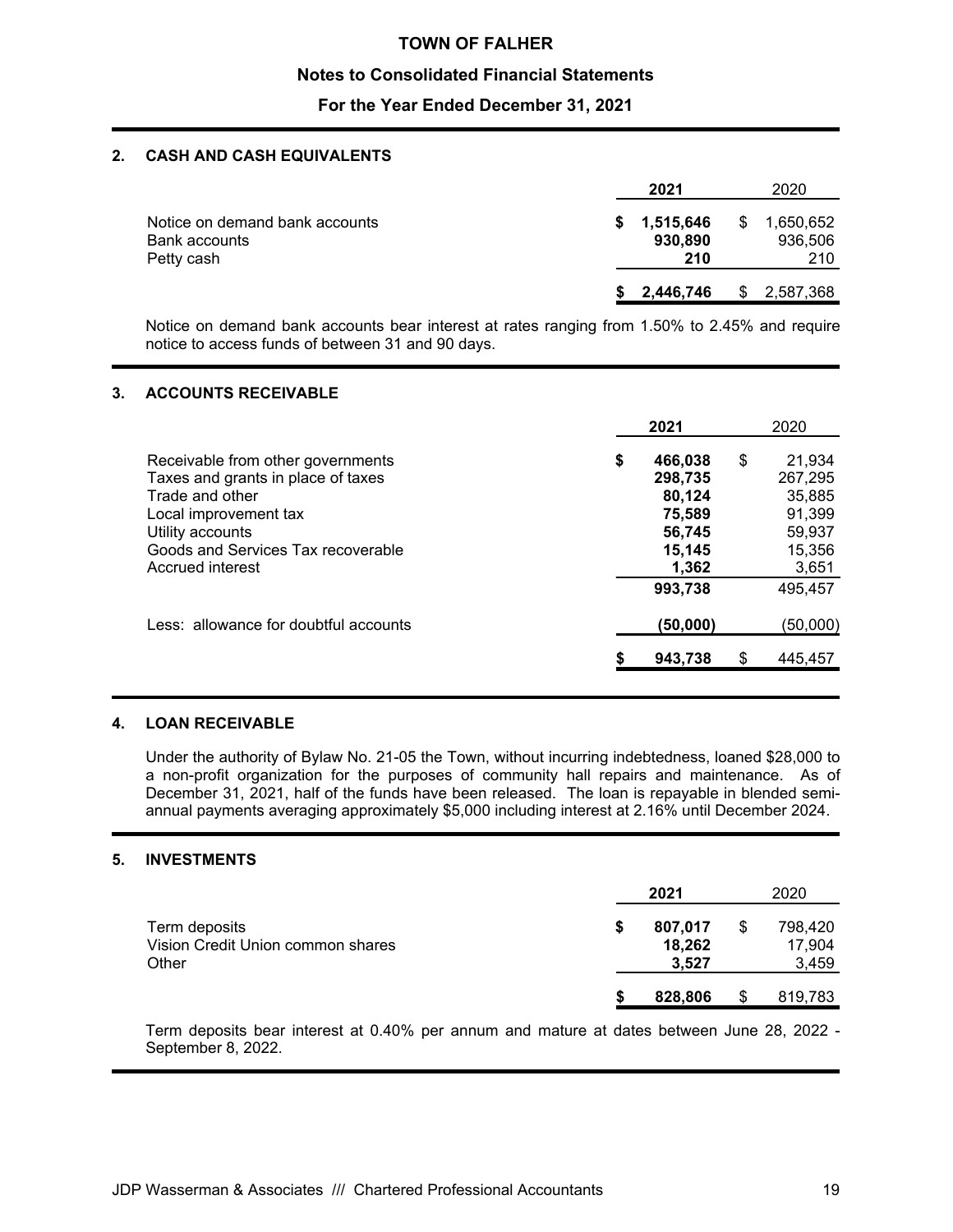#### **Notes to Consolidated Financial Statements**

**For the Year Ended December 31, 2021**

# **6. ACCOUNTS PAYABLE AND ACCRUED LIABILITIES**

|                                                                                                                | 2021 |                          |   | 2020                     |  |  |
|----------------------------------------------------------------------------------------------------------------|------|--------------------------|---|--------------------------|--|--|
| Trade and other<br>Employee earned vacation, sick and overtime liability<br>Accrued interest on long-term debt |      | 150,129<br>51,247<br>278 | S | 214,073<br>63,575<br>416 |  |  |
|                                                                                                                |      | 201.654                  |   | 278,064                  |  |  |

#### **7. DEFERRED REVENUE**

Deferred revenue represents unspent externally restricted funds that are related to expenses that will be incurred in a future period.

|    |                                                                                                                                                                                                                 |    |                                      |               |                                  |               | 2021                                 | 2020          |  |  |    |                                                   |                                                                 |
|----|-----------------------------------------------------------------------------------------------------------------------------------------------------------------------------------------------------------------|----|--------------------------------------|---------------|----------------------------------|---------------|--------------------------------------|---------------|--|--|----|---------------------------------------------------|-----------------------------------------------------------------|
|    | Municipal Sustainability Initiative - Capital<br>Family and community support services<br><b>Federal Gas Tax Fund</b><br>Other<br>Municipal Sustainability Initiative - Operating<br>Municipal Stimulus Program |    |                                      |               |                                  |               |                                      |               |  |  | \$ | 358,330<br>172,285<br>152,423<br>58,010<br>34,591 | \$<br>14,750<br>120,110<br>29,832<br>27,079<br>4,112<br>118,457 |
|    |                                                                                                                                                                                                                 |    |                                      |               |                                  | \$            | 775,639                              | \$<br>314,340 |  |  |    |                                                   |                                                                 |
|    |                                                                                                                                                                                                                 |    |                                      |               |                                  |               |                                      |               |  |  |    |                                                   |                                                                 |
| 8. | <b>LONG-TERM DEBT</b>                                                                                                                                                                                           |    |                                      |               |                                  |               | 2021                                 | 2020          |  |  |    |                                                   |                                                                 |
|    | Alberta Capital Finance Authority debenture repayable in<br>semi-annual installments of \$19,202 including interest at<br>4.5690% maturing December 2025.                                                       |    |                                      |               |                                  | \$            | 138,956                              | \$<br>169,945 |  |  |    |                                                   |                                                                 |
|    | Alberta Capital Finance Authority debenture repayable in<br>semi-annual installments of \$10,351 including interest at<br>1.2625% maturing September 2021.                                                      |    |                                      |               |                                  |               |                                      | 20,506        |  |  |    |                                                   |                                                                 |
|    |                                                                                                                                                                                                                 |    |                                      |               |                                  | S             | 138,956                              | \$<br>190,451 |  |  |    |                                                   |                                                                 |
|    | Principal and interest payments are due as follows:                                                                                                                                                             |    |                                      |               |                                  |               |                                      |               |  |  |    |                                                   |                                                                 |
|    |                                                                                                                                                                                                                 |    | Principal                            |               | Interest                         |               | <b>Total</b>                         |               |  |  |    |                                                   |                                                                 |
|    | 2022<br>2023<br>2024<br>2025                                                                                                                                                                                    | \$ | 32,421<br>33,920<br>35,487<br>37,128 | \$            | 5,983<br>4,484<br>2,917<br>1,276 | \$            | 38,404<br>38,404<br>38,404<br>38,404 |               |  |  |    |                                                   |                                                                 |
|    |                                                                                                                                                                                                                 | \$ | 138,956                              | $\frac{1}{2}$ | 14,660                           | $\frac{1}{2}$ | 153,616                              |               |  |  |    |                                                   |                                                                 |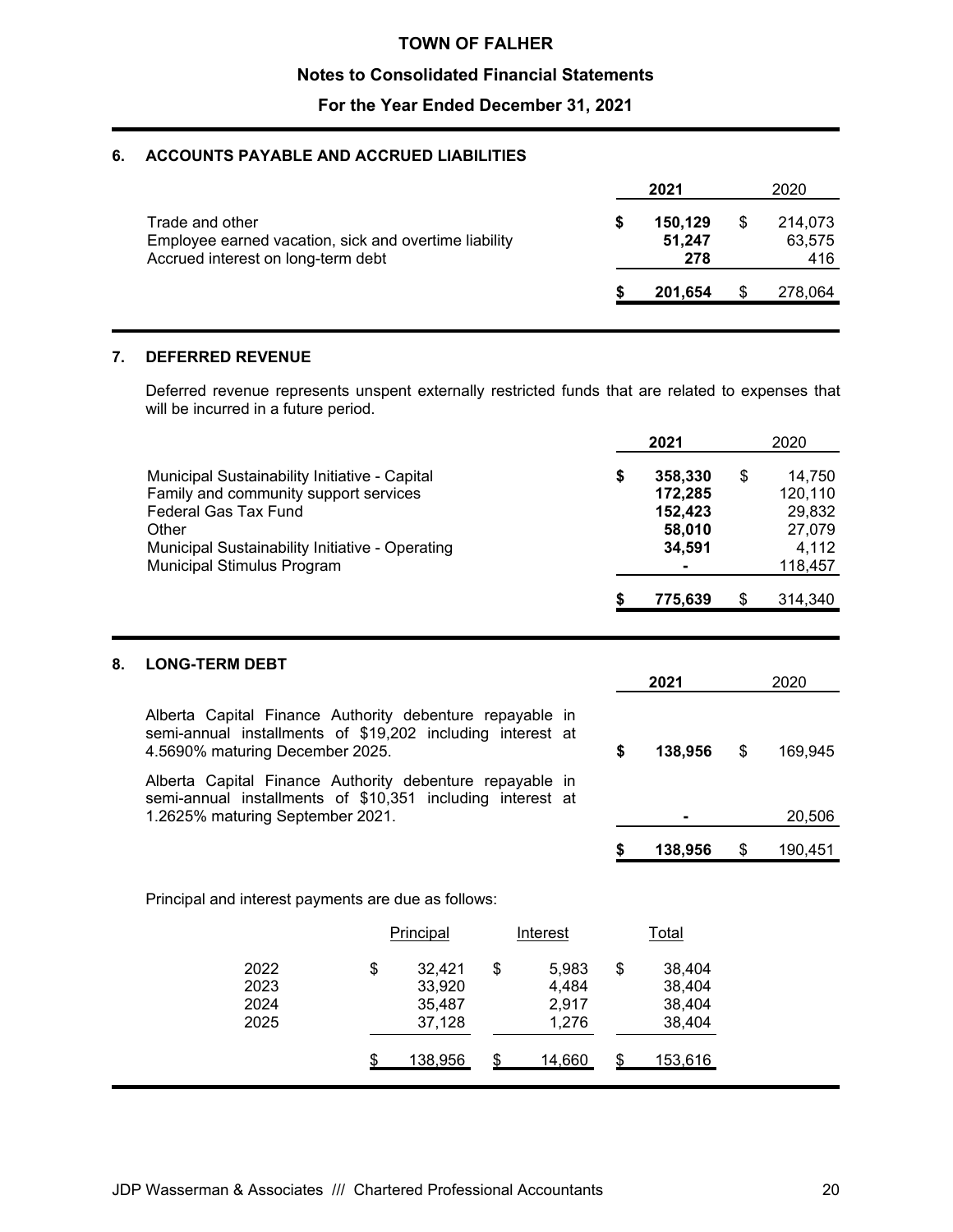### **Notes to Consolidated Financial Statements**

#### **For the Year Ended December 31, 2021**

# **9. DEBT LIMITS**

Section 276(2) of the *Municipal Government Act* requires that debt and debt limits as defined by Alberta Regulation 255/00 for the Town be disclosed as follows:

|                                          |    | 2021                   |    | 2020                   |
|------------------------------------------|----|------------------------|----|------------------------|
| Total debt limit<br>Total debt           | S  | 4,193,024<br>(138,956) | \$ | 4,676,732<br>(190,451) |
| Total debt limit remaining               |    | 4,054,068              | S  | 4,486,281              |
| Service on debt limit<br>Service on debt | \$ | 698,837<br>(38,404)    | \$ | 779,455<br>(59,105)    |
| Total service on debt limit remaining    | S  | 660,433                | \$ | 720,350                |

The debt limit is calculated at 1.5 times revenues of the Town (as defined by Regulation 255/00) and the debt service limit is calculated at 0.25 times such revenues. Incurring debt beyond these limits requires approval by the Minister of Municipal Affairs. These thresholds are guidelines used by Alberta Municipal Affairs to identify municipalities which could be at financial risk if further debt is acquired. The calculation taken alone does not represent the stability of the Town. Rather, the consolidated financial statements must be interpreted as a whole.

#### **10. ACCUMULATED SURPLUS**

|                                                                                                              | 2021                               |   | 2020                               |
|--------------------------------------------------------------------------------------------------------------|------------------------------------|---|------------------------------------|
| Unrestricted surplus<br>Restricted surplus                                                                   | 172.474                            | S | 214.443                            |
| Operating reserves (Note 11)<br>Capital reserves (Note 11)<br>Equity in tangible capital assets (Schedule 2) | 2,315,690<br>952,592<br>11,368,886 |   | 2.240.489<br>991,688<br>11,585,141 |
|                                                                                                              | \$14,809,642                       |   | \$15,031,761                       |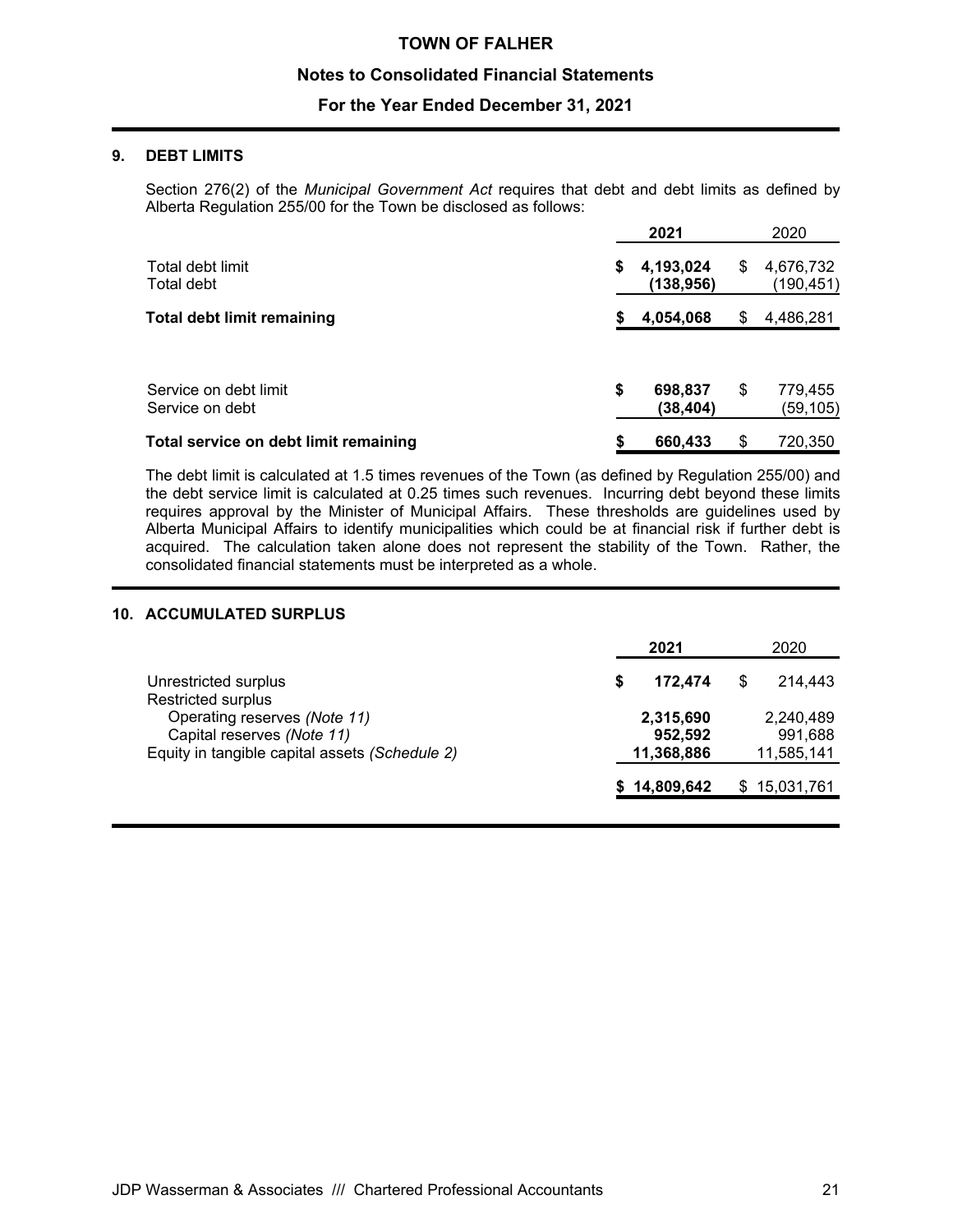#### **Notes to Consolidated Financial Statements**

# **For the Year Ended December 31, 2021**

# **11. RESTRICTED SURPLUS**

|                                              | 2021            | 2020            |
|----------------------------------------------|-----------------|-----------------|
|                                              |                 |                 |
| <b>Operating Reserves</b>                    |                 |                 |
| Contingency (mill rate stabilization)        | \$<br>548,540   | \$<br>534,591   |
| Water supply and distribution                | 539,226         | 528,053         |
| Roads, streets, and storm sewers             | 274,481         | 236,269         |
| Recreation                                   | 246,656         | 230,920         |
| Wastewater treatment and disposal            | 138,507         | 121,435         |
| Community services and physician recruitment | 104,310         | 96,134          |
| Waste management                             | 91,999          | 96,940          |
| Planning, subdivision and development        | 86,500          | 91,500          |
| Fire services                                | 80,712          | 70,712          |
| General administration                       | 55,459          | 77,260          |
| <b>Bylaw enforcement</b>                     | 54,605          | 56,005          |
| Ambulance and first aid                      | 30,106          | 45,181          |
| Library                                      | 26,413          | 26,413          |
| Council and legislative                      | 23,863          | 24,463          |
| Cemetery                                     | 12,497          | 2,797           |
| <b>Common services</b>                       | 1,816           | 1,816           |
|                                              |                 |                 |
|                                              | \$<br>2,315,690 | \$<br>2,240,489 |
|                                              |                 |                 |
|                                              |                 |                 |
| <b>Capital Reserves</b>                      |                 |                 |
| Roads and streets                            | \$<br>329,136   | \$<br>293,232   |
| Common services (equipment replacement)      | 206,448         | 286,448         |
| Water supply and distribution                | 177,008         | 177,008         |
| Fire services                                | 84,104          | 84,104          |
| Recreation (programs)                        | 55,000          | 55,000          |
| Wastewater treatment and disposal            | 27,000          | 27,000          |
| General administration                       | 25,631          | 23,131          |
| Recreation (park equipment)                  | 22,889          | 22,389          |
| Recreation (swimming pool)                   | 10,000          | 10,000          |
| Recreation (recreation complex)              | 8,000           | 6,000           |
| Recreation (campground)                      | 7,376           | 7,376           |
|                                              |                 |                 |
|                                              | 952,592         | \$<br>991,688   |
|                                              |                 |                 |

#### **12. FRANCHISE AND CONCESSION CONTRACTS**

Disclosure of franchise fees under each utility franchise agreement entered into by the Town as required by Alberta Regulation 313/2000 is as follows:

|                                      | 2021<br>(Budget)<br>(Note 14) | 2021<br>(Actual) | 2020<br>(Actual) |
|--------------------------------------|-------------------------------|------------------|------------------|
| ATCO electricity<br>ATCO natural gas | \$<br>78.106<br>61.179        | 74,583<br>58,419 | 72,722<br>57,465 |
|                                      | \$<br>139.285                 | 133,002          | 130,187          |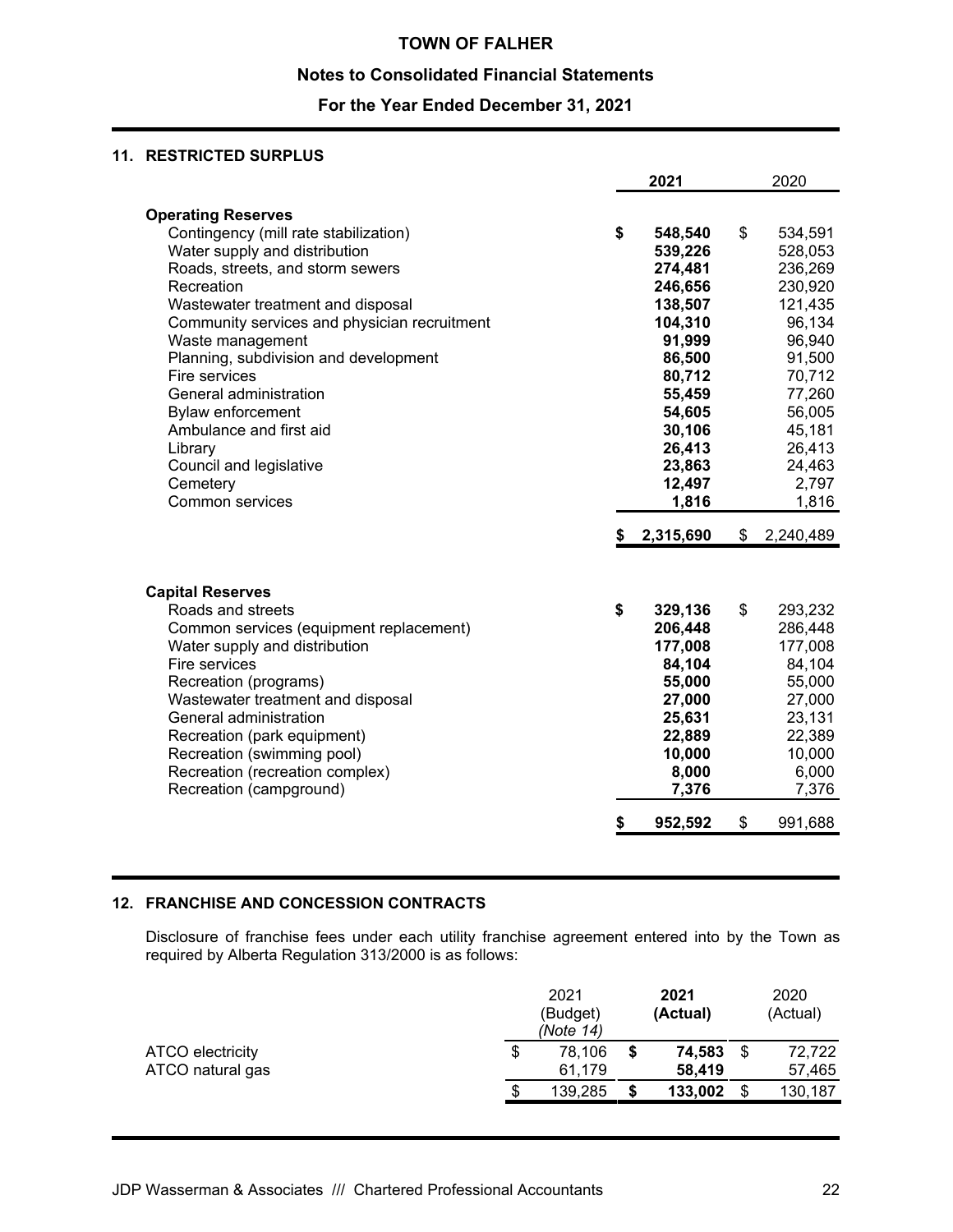## **Notes to Consolidated Financial Statements**

# **For the Year Ended December 31, 2021**

# **13. SALARIES AND BENEFITS DISCLOSURE**

Disclosure of salaries and benefits for Town officials, the Town Chief Administrative Officer and designated officers are required by Alberta Regulation 313/200 is as follows:

|                                     | Salary (1)    | Benefits (2) | 2021          | 2020          |
|-------------------------------------|---------------|--------------|---------------|---------------|
| <b>Mayor Buchinski</b>              | \$<br>15,455  | \$<br>860    | \$<br>16,315  | \$<br>14,416  |
| <b>Councillors</b>                  |               |              |               |               |
| Limoges                             | 5,675         | 248          | 5,923         | 9,692         |
| <b>Brown</b>                        | 5,495         | 210          | 5,705         | 5,722         |
| Lauze                               | 5,350         | 195          | 5,545         | 4,765         |
| Morin                               | 2,360         | 32           | 2,392         | 2,981         |
| Pizycki                             | 1,245         | 54           | 1,299         |               |
| Drouin                              | 675           | 9            | 684           | 2,342         |
| Roy                                 |               |              |               | 2,090         |
| <b>Chief Administrative Officer</b> |               |              |               |               |
| Bell                                | 74.160        | 20,153       | 94,313        |               |
| Parker                              | 20,267        | 4,967        | 25,234        | 133,727       |
|                                     | \$<br>130,682 | \$<br>26,728 | \$<br>157,410 | \$<br>175,735 |

(1) Salary includes regular base pay, bonuses, overtime lump sum payments, gross honoraria and any other direct cash remuneration.

(2) Employer's share of all employee benefits and contributions or payments made on behalf of employees including pension, health care, dental coverage, vision coverage, group life insurance, accidental disability and dismemberment insurance, long and short-term disability plans, professional memberships and tuition. Benefits also include the employer's share of the costs of additional taxable benefits including special leave with pay, financial planning services, retirement planning services, concessionary loans, travel allowances, car allowances and club memberships.

#### **14. BUDGET FIGURES**

|                                                | 2021<br>(Budget) | 2021<br>(Actual) |
|------------------------------------------------|------------------|------------------|
| Annual surplus (deficit)                       | \$<br>138,104    | \$<br>(222, 119) |
| Amortization of tangible capital assets        |                  | 520,424          |
| Acquisition of tangible capital assets         | (140,000)        | (252, 674)       |
| Repayment of long-term debt                    | (51, 496)        | (51, 495)        |
| Transfers between functions                    | 8.000            |                  |
| Net transfers (to) from reserves:              |                  | (36, 105)        |
| Funding acquisition of tangible capital assets | 122,000          |                  |
| Other net transfers from reserves              | 106.348          |                  |
| Other net transfers to reserves                | (182,956)        |                  |
| <b>Results of operations</b>                   |                  | (41,969)         |

The budget data presented in these consolidated financial statements is based on the operating and capital budgets approved by Town Council on April 12, 2021. The chart above reconciles the approved financial plan to the figures reported in these consolidated financial statements.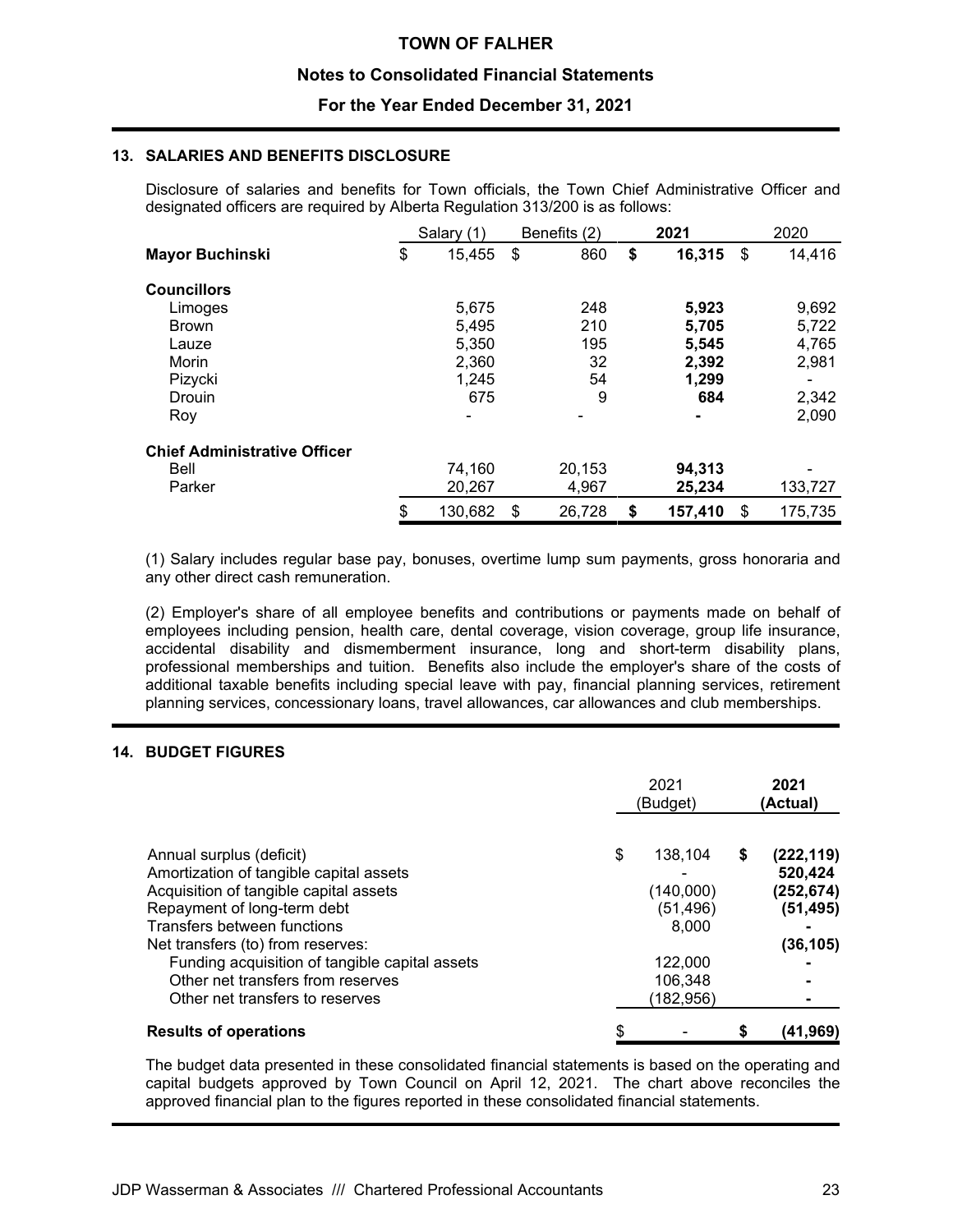#### **Notes to Consolidated Financial Statements**

### **For the Year Ended December 31, 2021**

### **15. FINANCIAL INSTRUMENTS**

The Town's financial instruments consist of cash and cash equivalents, investments, accounts receivable, loan receivable, accounts payable and accrued liabilities, and long-term debt. It is management's opinion that the Town is not exposed to significant market or liquidity risk arising from these financial instruments. Unless otherwise noted, the fair values of these financial instruments approximate their carrying values.

The Town is exposed to credit risk with respect to its accounts receivable. Credit risk arises from the possibility that customers, tax and rate-payers may experience financial difficulty and be unable to fulfill their obligations. The large number and diversity of customers, tax and rate-payers minimizes the Town's credit risk.

#### **16. SEGMENTED INFORMATION**

The Town provides a range of services to its citizens. For each reported segment, revenues and expenses represent both amounts that are directly attributable to the segment and amounts that are allocated on a reasonable basis. The accounting policies used in these segments are consistent with those followed in the preparation of the consolidated financial statements as disclosed in *Note 1*. For additional information see the Schedules of Segmented Disclosure (*Schedule 6* & *Schedule 7*).

#### **17. CONTINGENCY**

The Town is a member of the Alberta Municipal Insurance Exchange (MUNIX). Under the terms of membership, the Town could become liable for its proportionate share of any claim losses in excess of the funds held by the exchange. Any liability incurred would be accounted for as a current transaction in the year the losses are determined.

#### **18. GOVERNMENT PARTNERSHIP**

A co-owners agreement between the Town, the Villages of Donnelly and Girouxville, the Town of McLennan and the Municipal District of Smoky River #130 was made on October 1, 2015. The land title is registered in the trustee's name (Town of McLennan) as specified in the declaration of trust. The co-owners venture operates under the name of Smoky River Regional Committee. The primary purpose of this agreement is to provide and maintain a building in the Town of McLennan to rent a residential dwelling to doctors and their families. This investment is accounted for by the proportionate consolidation method at the Town's portion of 18%.

|                                                                     | 2021 |                     | 2020 |                     |
|---------------------------------------------------------------------|------|---------------------|------|---------------------|
| Share of assets<br>Share of liabilities                             | \$   | 36,955<br>(972)     | \$   | 38,316<br>(793)     |
|                                                                     |      | 35,983              |      | 37,523              |
| Total revenues<br>Total expenses                                    |      | 17,132<br>(18, 441) |      | 20,400<br>(16, 667) |
| Share of annual surplus (deficit) for the year ended<br>December 31 | \$   | (236)               | \$   | 672                 |